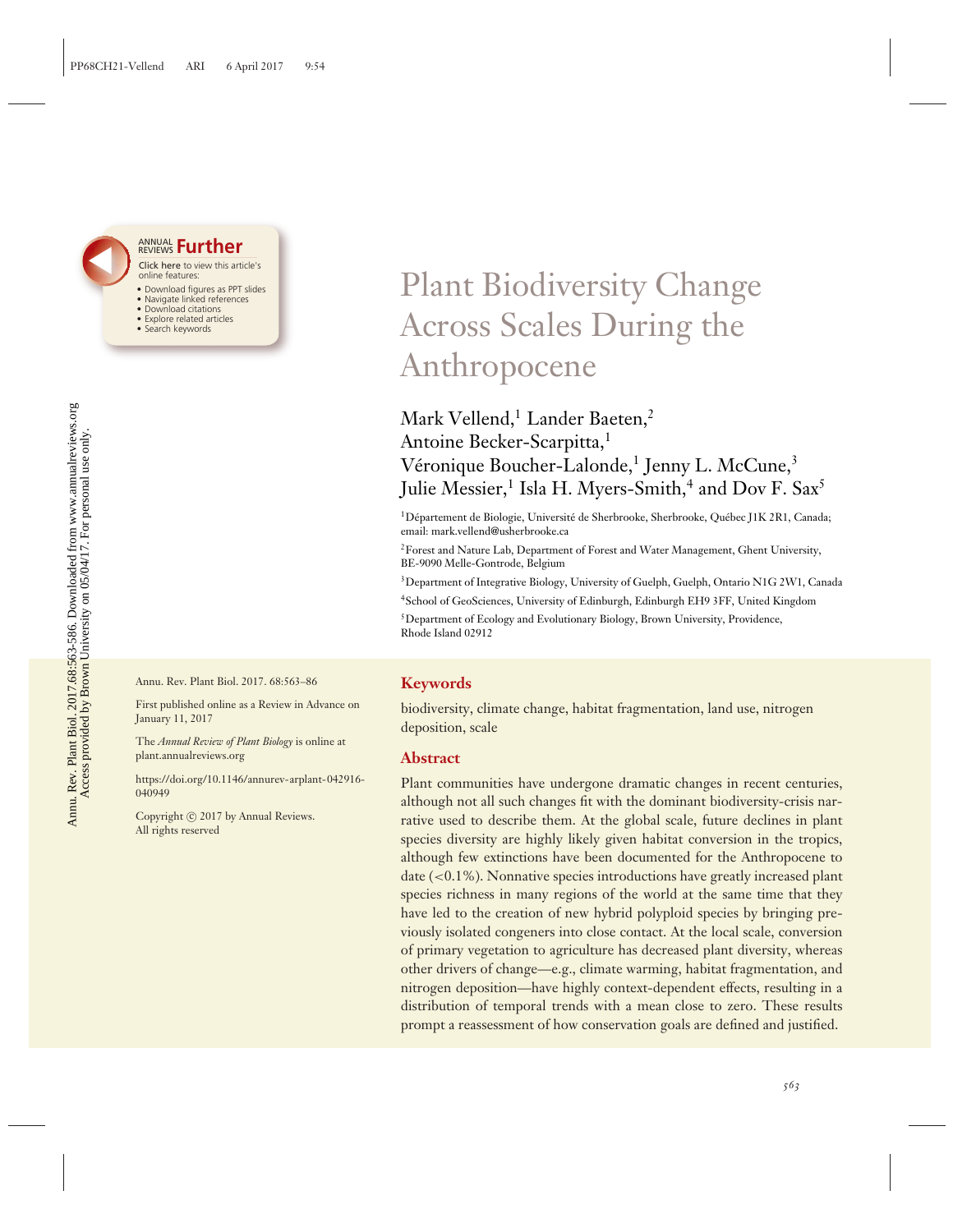# **Contents**

| HAT IS BIODIVERSITY AND WHY DO WE CARE ABOUT IT? 565                   |  |  |
|------------------------------------------------------------------------|--|--|
|                                                                        |  |  |
|                                                                        |  |  |
| METHODS OF STUDYING TEMPORAL BIODIVERSITY CHANGE 566                   |  |  |
|                                                                        |  |  |
|                                                                        |  |  |
|                                                                        |  |  |
|                                                                        |  |  |
|                                                                        |  |  |
|                                                                        |  |  |
|                                                                        |  |  |
|                                                                        |  |  |
| Underlying Causes and the Future of Regional-Scale Plant Diversity 571 |  |  |
|                                                                        |  |  |
|                                                                        |  |  |
|                                                                        |  |  |
|                                                                        |  |  |
|                                                                        |  |  |
|                                                                        |  |  |
|                                                                        |  |  |
|                                                                        |  |  |
|                                                                        |  |  |
|                                                                        |  |  |
| FROM CURRENT KNOWLEDGE TO FUTURE RESEARCH 580                          |  |  |

#### **Anthropocene:**

the time period of especially profound human impacts on the earth, starting 300–500 years ago (note that other definitions exist)

# **Nonnative species:**

species present in a given region because they were introduced there by people

#### **Native species:**

species present in a given region without having been introduced there by people

# **INTRODUCTION**

Over the past 30 years, ecology, evolution, and conservation biology have coalesced around the concept of biodiversity. At the same time, driven by the sense of a current or pending crisis, innumerable international agreements, national policies, and research organizations have adopted biodiversity as their central focus. There is thus tremendous interest among scientists, policy makers, land managers, and the general public in understanding patterns and causes of biodiversity across space and time. This interest stems both from a desire to conserve biodiversity as an end in itself and from the potential for biodiversity changes to have an impact on the benefits people derive from nature, such as food, fiber, and clean air and water (66).

Human domination of the biosphere in recent centuries—a period of time often referred to as the Anthropocene (96)—is widely considered to have elevated species' extinction rates to the point of a global-scale biodiversity crisis (6, 70). However, for plants, extinction-rate estimates are highly uncertain, and human activities, such as species introductions that bring close relatives into geographic proximity, may have actually increased the rate of plant speciation (103). At subglobal scales of observation—from local study plots of a few square meters to entire continents—recent research points to immense variability in temporal biodiversity trends (24, 69, 87, 111). For example, nonnative species have caused declines in some native species at the same time that they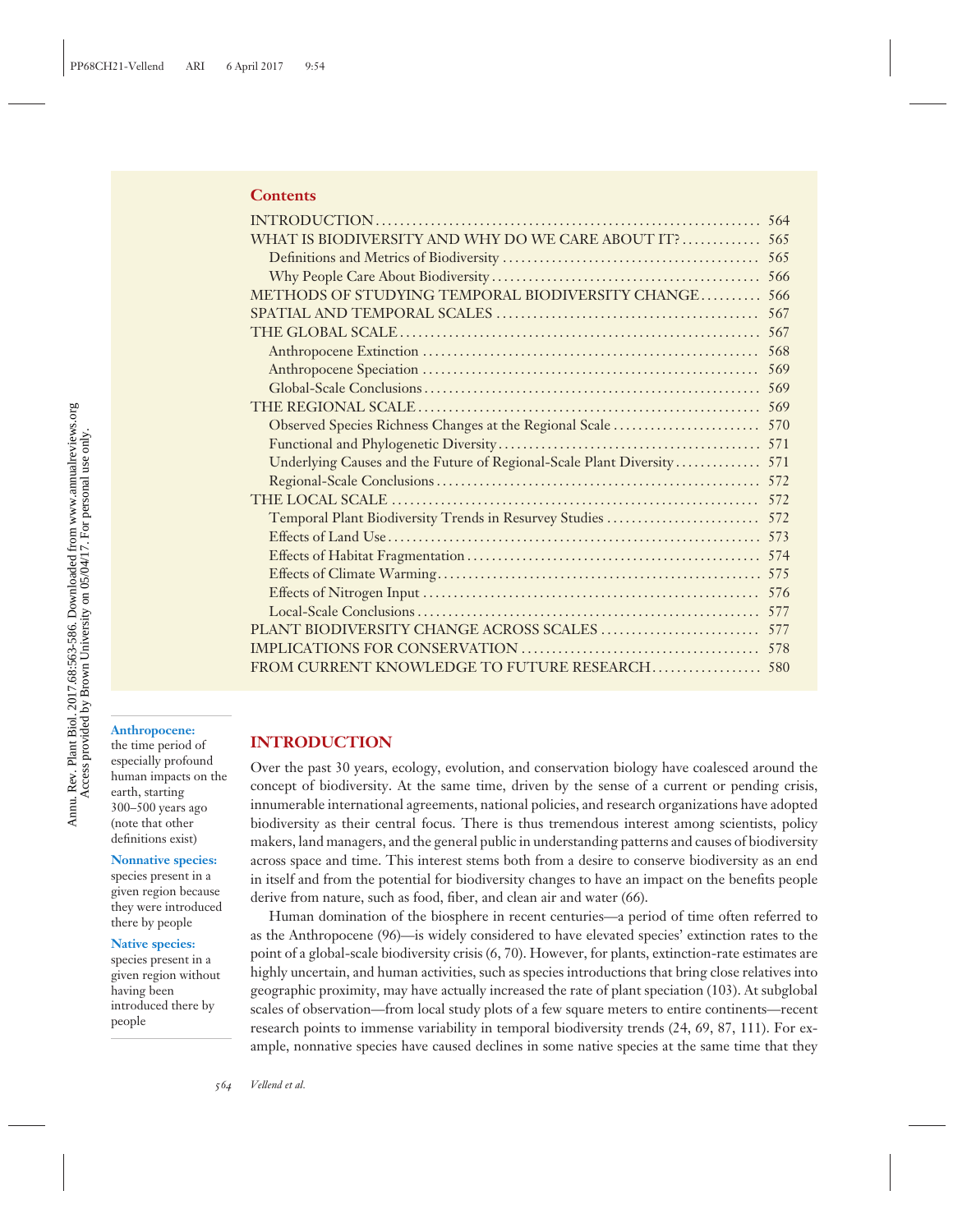have greatly enriched regional floras (87, 124). By understanding how and why plant biodiversity has changed in recent centuries, we can improve predictions of how it will change in the future.

A huge literature concerns patterns of plant species diversity and the factors that influence these patterns over space and time. Studies range from those addressing how factors such as productivity or land use influence diversity at small spatial scales (69, 117) to those addressing the effects of nonnative species on regional-scale diversity (87, 124) and the quantification of global extinction and speciation rates (45, 78, 103). Here, we review this literature and present a synthesis of knowledge of patterns and causes of plant biodiversity change during the Anthropocene across spatial scales.

Our review integrates multiple lines of evidence. First, at each spatial scale—global, regional, and local—we describe observed or estimated temporal trends of plant diversity in nature, which ultimately represent the phenomena in need of explanation. Second, at regional and local scales, we assess spatial correlations between plant diversity and potential causal factors (e.g., land use or climate), which provide the basis for making space-for-time predictions. If, for example, sites with higher temperature harbor greater plant diversity, warming might be expected to cause an increase in plant diversity over time (94). Third, when possible, we evaluate manipulative experiments in which the response of plant diversity to particular factors (e.g., temperature increase) was quantified. In addition to drawing on many individual case studies, we draw on the rich body of existing reviews and meta-analyses on particular drivers of biodiversity change. We begin by briefly reviewing some basic concepts in the characterization and study of biodiversity.

# **WHAT IS BIODIVERSITY AND WHY DO WE CARE ABOUT IT?**

# **Definitions and Metrics of Biodiversity**

The term biodiversity means many things to many people. By its broadest definition, biodiversity is synonymous with all life on earth, but this definition is scientifically unusable. Here, we adopt the scientifically operational definition of biodiversity as the variety of organisms found in a given place and time, and we focus this review more narrowly on species diversity: any measure of variety that begins by determining the taxonomic identity of each organism in a community. The vast majority of studies documenting spatial and temporal patterns of biodiversity concern species diversity, with by far the most common metric of diversity being species richness—the number of species found in a given place and time. Most of the studies on which this review is based are about species richness.

In some instances, we also draw on studies using one of the many indices that incorporate data on species' relative abundances, traits, or phylogenetic relationships (62). Indices of species diversity incorporating abundance data (e.g., the commonly used Shannon and Simpson indices) aim to capture differences in the evenness of abundances: A community with two species at equal abundance is considered more diverse than a community in which one of the two species is far more abundant than the other. Indices of functional and phylogenetic diversity capture the variety of trait values represented by species in the community and the amount of evolutionary history (i.e., portion of the tree of life) those species represent, respectively (51, 112). For both functional diversity (e.g., based on leaf traits) and phylogenetic diversity, a community of conifers and angiosperms is typically more diverse than a community of only conifers or of only angiosperms. At present, studies have been too few and too heterogeneous to permit generalizations about functional or phylogenetic diversity, but we note selected cases where these measures appear to behave differently than species richness.

# **Space-for-time prediction:**

a prediction for the effect of a variable over time based on how the response correlates to this variable spatially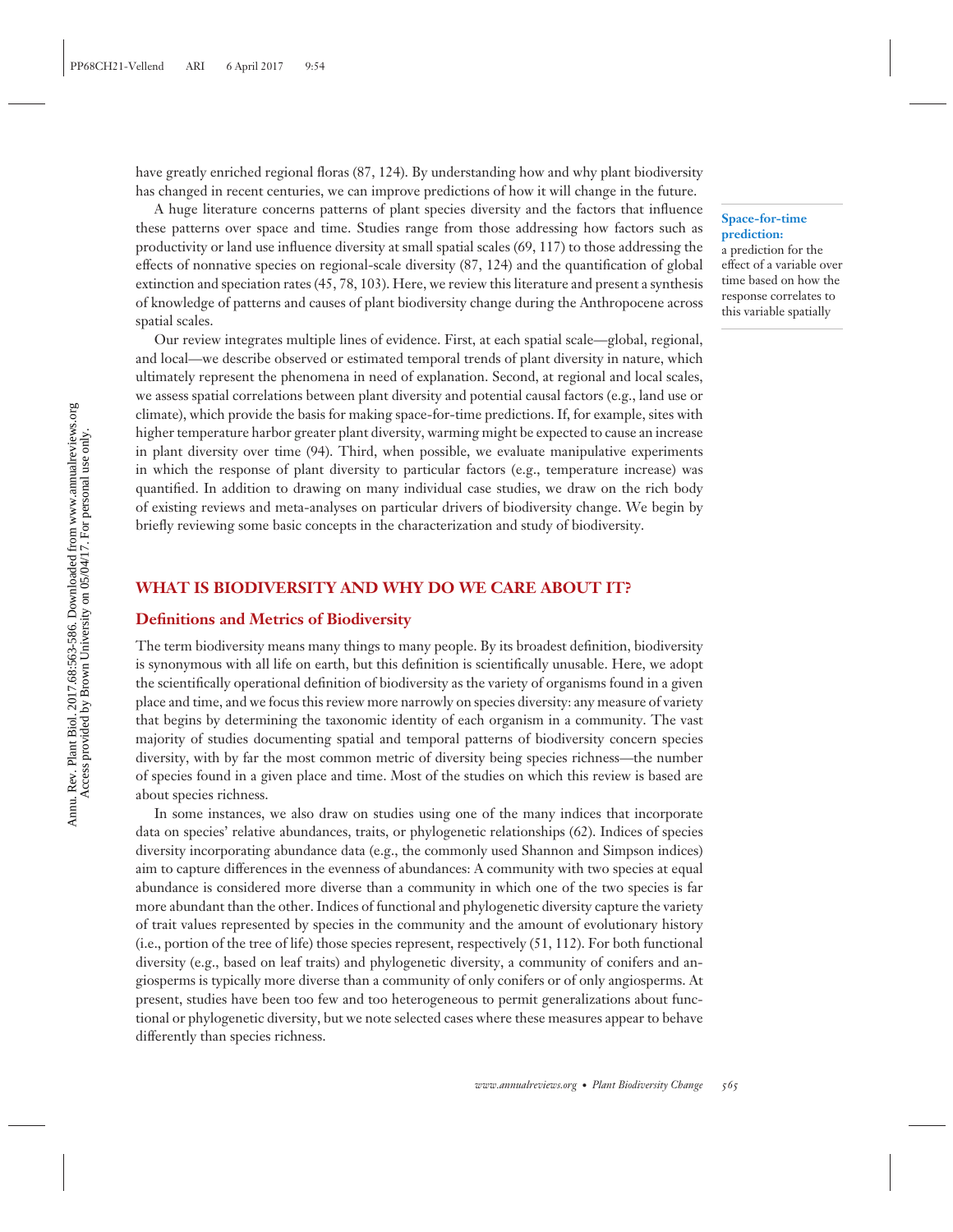# **Why People Care About Biodiversity**

### **Ecosystem services:** benefits that people derive from ecosystems, such as food, fiber, and clean water

Patterns of biodiversity across space and time are among the most striking features of nature, and they beg for scientific explanation. Why are there so many more plant species in the tropics than in temperate and polar regions? How do dozens or even hundreds of plant species coexist in small areas despite similar requirements for a small number of resources? These questions and many others motivate scientists to care about biodiversity as a fundamental property of the natural world.

When we hear the word biodiversity, the word conservation is rarely far behind. Many people care deeply about biodiversity for its own sake: We attribute great moral and cultural value to the variety of living organisms. This presents biodiversity scientists with the considerable challenge of separating our deep passion for biodiversity conservation from the need for an impartial approach to credible science (68, 101).We have tried to make this separation, presenting and interpreting the data as they appear in the literature and returning to conservation questions during the discussion.

People also care about biodiversity because of its potential to provide ecosystem services that benefit human well-being (13). By the broad definition of biodiversity as life on earth, this argument is true by definition: People rely on other organisms and ecosystems directly or indirectly for every facet of our lives. By the narrower, scientifically viable definition of biodiversity as variety per se in particular places and times, there is vigorous debate as to whether empirical results on links between biodiversity and ecosystem services provide a general justification for biodiversity conservation (63, 111, 118). We revisit this issue in the discussion.

# **METHODS OF STUDYING TEMPORAL BIODIVERSITY CHANGE**

Various methods can be used to infer patterns and causes of temporal biodiversity change, each of which comes with advantages and disadvantages. First and foremost, we can directly observe changes over time in particular places. Plants stand still, so at the local scale we can count species and estimate abundance with good accuracy. By conducting long-term vegetation monitoring or revisiting plots surveyed in the past, many studies have quantified temporal changes in plant biodiversity at the local scale (e.g., up to hundreds of square meters). However, such studies rarely cover more than ∼50 years of time, and they cover only a subset of situations of interest.

In some cases, temporal observational studies provide some scope for inferring causes, via two methods. First, one can test a priori predictions about the direction of long-term trends based on cause-and-effect hypotheses, such as a positive effect of climate warming on alpine species diversity driven by colonization of species from lower elevations (74). Second, one can test for temporal correspondence between fluctuations in diversity and those of a given hypothesized driver of change (e.g., precipitation; 37).

At larger spatial and temporal scales, one can combine data on the extant flora, notes of early explorers, fossils (in some cases), and information on species' biogeographic origins to reconstruct the pre-Anthropocene flora as a basis for characterizing changes through to the present (e.g., 87, 88, 124). An advantage here is the ability to cover the full time period of interest, although historical data include more uncertainty than local-scale observations and are unavailable in many regions.

The environmental correlates of plant biodiversity patterns across space provide insights into possible causes of temporal change. For example, if we assume that an unlogged forest represents the historical state of a logged forest, the difference between the two types of forest is an estimate of the change in plant diversity over time resulting from logging. Similar space-for-time inferences have been applied to many potential drivers of change, such as nitrogen deposition (91, 97) and climate change (94). An advantage of the space-for-time approach is the massive amount of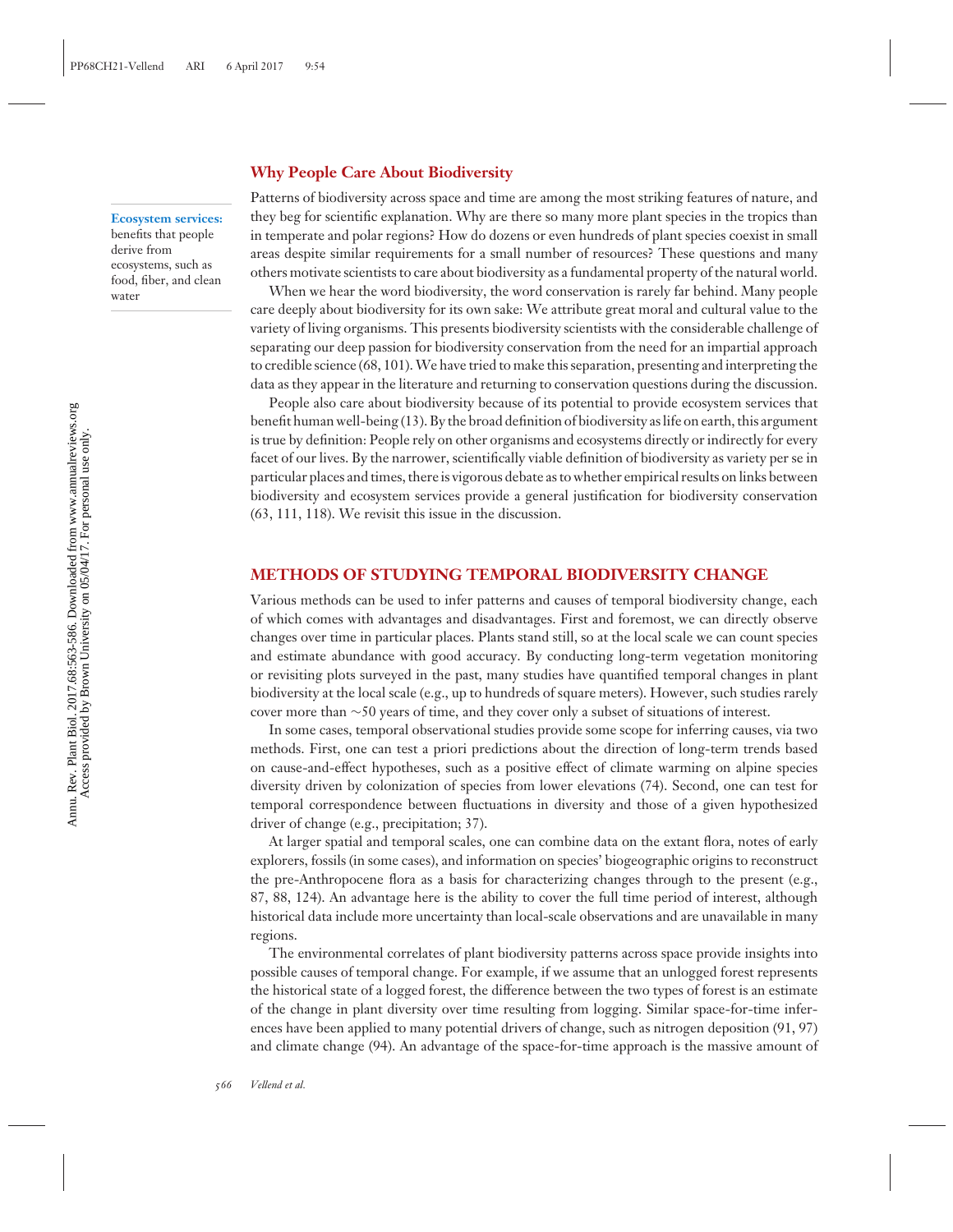applicable data. The main limitation is considerable uncertainty in the assumption that temporal change will mirror spatial gradients. Potential confounding variables limit our confidence in the causal inference: For example, people cut down trees in places with particular soil conditions, such that soil differences rather than logging might be the cause of an observed spatial pattern. In addition, reference sites themselves may have undergone major temporal changes (2, 8).

Finally, manipulative experiments provide the most direct means, in principle, of controlling potentially confounding factors, although applying experimental results to nature is difficult. For example, variables such as temperature or anthropogenic nutrient input change gradually in nature but are typically changed instantaneously in experiments, with potentially important consequences (47, 93, 125), such as limited opportunities for colonization by new species that might offset rapid declines of residents. The magnitude of experimentally imposed environmental change also often greatly exceeds the change observed or expected in nature (7).

# **SPATIAL AND TEMPORAL SCALES**

Patterns of biodiversity frequently depend on the spatial and temporal scales of observations. Although it is possible for patterns and processes to interact across scales (e.g., local diversity can depend on regional diversity; 83, 110), changes in species diversity are not necessarily correlated across scales (65). For example, nonnative species introductions across continents can cause large increases in regional species richness at the same time that extinctions cause a global decrease.

We recognize three spatial scales in this review. The global scale includes the entirety of the planet. The local scale refers to study plots used in field-based studies—typically 1–1,000 m<sup>2</sup>. The regional scale is almost anything between local and global but most often refers to areas of thousands of square kilometers, such as most countries, states, or provinces. One could add additional levels (e.g., the landscape scale between local and regional), but most studies fall cleanly into one of these categories.

Plant biodiversity can fluctuate up and down, so the observed temporal trend in a given place will depend on when and for how long data were collected. Our focus here is the Anthropocene, defined broadly as the era during which humans have had a profound impact on the earth, although considerable debate surrounds the exact timing of the onset (92). Here, we loosely define the Anthropocene as applying to the past 300–500 years.

# **THE GLOBAL SCALE**

Roughly 350,000 plant species on earth have been named, representing an estimated 80–90% of the global total (45, 78). Since the first vascular plants evolved *>*400 Mya, global plant diversity has increased markedly. Surprisingly, the periodic mass extinctions observed for animals do not appear to apply to plants (120, 122). This is one clue that plants might be comparatively resistant to extinction. Still, plant extinctions have occurred throughout history and can be characterized by background extinction rates, which help to put the Anthropocene in context. That said, using the fossil record and/or molecular phylogenies to generate extinction and speciation estimates is fraught with uncertainties, and all estimates should be interpreted as very rough approximations. In addition, the types of Anthropocene extinction and speciation events we have been able to observe (rare island endemics and hybrid polyploid species during the first decades of their existence, respectively) are exactly of the type not represented in the fossil record (40, 80). Nonetheless, the central tendencies of background plant extinction rates fall mostly in the range 0.05–0.15 species per million species per year (S/MSY) (see **Table 1**), whereas background speciation rates (based on the same data sources) fall mostly in the range of 0.1–1.0 S/MSY (**Table 1**).

**Mass extinction:** a massive, rapid, and globally widespread episode of extinction

#### **Background**

**extinction rate:** the long-term average rate of species extinction in a lineage prior to major human impacts

#### **Hybrid polyploid**

**species:** a species created via hybridization between two "parent" species and a subsequent multiplication of chromosome number of their descendants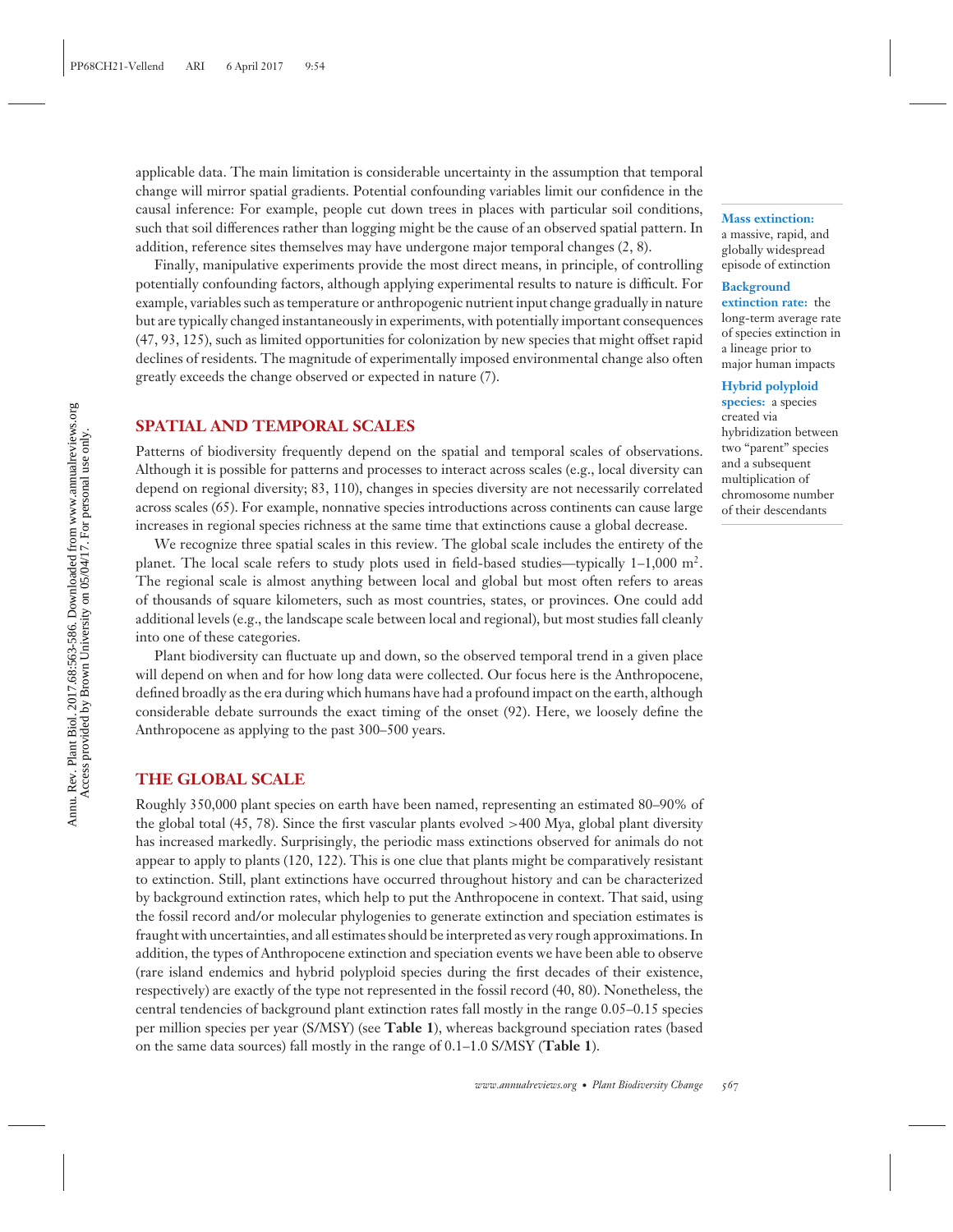# **Table 1 Estimated rates of plant extinction and speciation in the distant past (background), the recent past (Anthropocene), and the future (projected)**

| Median/mean                              |                                                          |                                                                                          |
|------------------------------------------|----------------------------------------------------------|------------------------------------------------------------------------------------------|
| rate (S/MSY <sup>a</sup> )               | Data source(s)                                           | Data type                                                                                |
| <b>Extinction: background</b>            |                                                          |                                                                                          |
| 0.05                                     | De $V$ os et al. $(21)$                                  | Phylogenetic analysis                                                                    |
| 0.07 <sup>b</sup>                        | Levin & Wilson $(56)$                                    | Species durations in the fossil record                                                   |
| 0.13                                     | Stanley (95)                                             | Species durations in the fossil record                                                   |
| <b>Extinction: Anthropocene, to date</b> |                                                          |                                                                                          |
| 0.98                                     | IUCN Red List (extinct or extinct in the wild) (42)      | 142 extinctions from 1600 to 2016 $\textdegree$                                          |
| 4.1                                      | World Conservation Monitoring Center (127)               | 592 extinctions from 1600 to 2016                                                        |
| 5.2                                      | Regan et al. (81)                                        | 33 extinctions out of 16,000 species over 400 years in<br>Australia <sup>d</sup>         |
|                                          | <b>Extinction: Anthropocene, conservative projection</b> |                                                                                          |
| 50                                       | Reid (82), van Vuuren et al. (109)                       | 5% extinction rate spread over 1,000 years <sup>e</sup>                                  |
| <b>Speciation: background</b>            |                                                          |                                                                                          |
| 0.65 <sup>b</sup>                        | Levin & Wilson $(56)$                                    | Ages of genera and number of species in each genus                                       |
| 0.14                                     | De $V$ os et al. $(21)$                                  | Phylogenetic analysis (net diversification plus extinction)                              |
| Speciation: Anthropocene, to date        |                                                          |                                                                                          |
| 6.3                                      | Thomas $(103)$                                           | 6 new species (in a region with $\sim$ 3,000) from 1700 to 2015<br>in the United Kingdom |
|                                          | Speciation: Anthropocene, projection                     |                                                                                          |
| No estimates available                   |                                                          |                                                                                          |

aSpecies per million species per year or, alternatively, species per species per million years; for example, a speciation estimate of 1.0 S/MSY means that for every million species, one new species will arise each year, or, equivalently, each species is likely to give rise to one additional species every million years. bWeighted average for herbs, shrubs, and hardwoods, assuming that 45% of species are woody (evenly split between shrubs and hardwoods) and the rest are herbaceous (31).

<sup>c</sup>The calculation here is as follows: (142 species extinct/350,000 total species)/[(2016 – 1600)/10<sup>6</sup>] million years.

 $d$ Rough midpoints from a range of possibilities reported by Regan et al. (81).

eThe low end of projected percentages of species committed to extinction by Reid (82) is 4% by 2040 and 7% by 2050, but we have no estimate of the time course over which these extinctions will occur; here, we consider 1,000 years a conservative guess.

# **Anthropocene Extinction**

Estimates of Anthropocene extinction are usually made by estimating the proportion of species "committed to extinction" within a specified time frame given habitat loss or other anthropogenic factors, such as climate change. Alternatively, one can also estimate the Anthropocene extinction rate based on species whose extinction has already been observed (or inferred). Given the huge discrepancies between observed and projected extinction rates (98), we treat these rates separately, then discuss Anthropocene speciation.

A report by the World Conservation Monitoring Center in the early 1990s listed 592 plant species as having gone extinct either in the wild or completely from the earth since 1600 (127). The current International Union for Conservation of Nature (IUCN) Red List includes 142 extinct plant species (42). The IUCN evaluated 86 taxa from the initial list of 592 and found that 36 had been rediscovered in the wild, 42 remained classified as extinct, 4 lacked sufficient data to make a determination, and 4 were no longer recognized as distinct taxa. The majority of the 142 IUCN-listed species were not included in the World Conservation Monitoring Center's list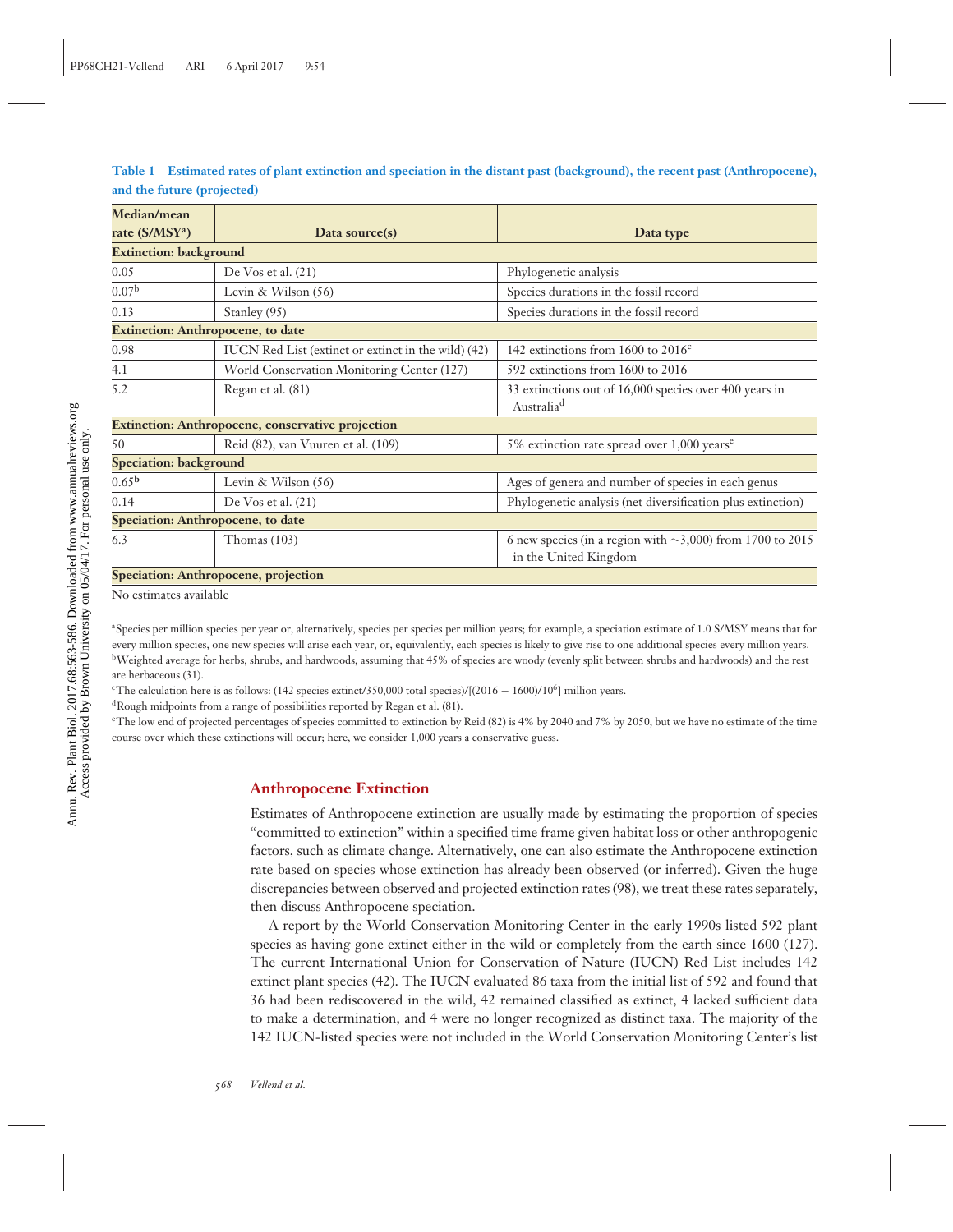of 592 (127). There is thus massive uncertainty with respect to undocumented extinctions and unknown extant populations of rare species. Nonetheless, if we take 142 and 592 as somewhere in the ballpark of extinctions that have occurred between 1600 and 2016, we get extinction rates of 0.98–4.1 (**Table 1**; see also 81), 1–2 orders of magnitude higher than the background rate.

The future extinction rate in the face of habitat loss and climate change is even more uncertain. Future risks from habitat loss, often referred to as commitment to extinction, are typically calculated using species-area relationships. As the area of habitat (*A*) declines, the number of species (*S*) declines in concert, often following (at least approximately) the relationship  $S = cA^2$ , in which *c* is a constant and *z* the slope of log *S* versus log *A*. This approach involves many questionable assumptions, the details of which are beyond the scope of this review. However, even if one takes at face value a prediction such as 7–25% of species being committed to extinction by 2050 (109), it is not possible to calculate an extinction *rate* without an estimate of the time course over which those extinctions will actually happen. A key point for our purposes here is that even if we take a low-end estimate of 5% extinction (82) and assume a 1,000-year period over which these extinctions occur, the estimated extinction rate (50 S/MSY) is upward of 1,000 times the background rate (see **Table 1**). The time course of extinctions may well exceed 1,000 years (23), but other factors, such as climate change, might also push extinction rates even higher (44, 107).

# **Anthropocene Speciation**

Until recently, analyses of Anthropocene biodiversity change have assumed that speciation is a negligible part of the equation. However, human activities during the Anthropocene include some of the key ingredients in the recipe for speciation, such as the establishment of new populations isolated from the species' native range (114). For plants, hybridization plus a change in chromosome number is an especially efficient and historically common route to the rapid creation of new species (10, 126), although hybridization with nonnative species might also represent a threat to some rare native species (55). Many Anthropocene hybrid polyploid plant species have been documented, but we sorely lack a global compilation. Based on data just for Great Britain, Thomas (103) estimated an Anthropocene speciation rate of 6.3 S/MSY, comparable to the Anthropocene extinction rate to date. We do not know whether the future plant speciation rate will be higher or lower. With human-mediated species introductions showing no sign of deceleration (88), we might expect at least maintenance of the current Anthropocene rate of plant speciation.

# **Global-Scale Conclusions**

- - Both extinction and speciation rates have likely increased owing to human activities during the Anthropocene.
- - We cannot conclude definitively that the number of plant species on earth has decreased or increased since the onset of the Anthropocene.
- - Extinctions during the coming centuries have the potential to greatly outnumber speciation events, causing a decline in global plant species richness.

# **THE REGIONAL SCALE**

At the regional and local scales, immigration joins speciation as an important input term in the biodiversity equation. By far the largest contribution to regional-scale Anthropocene immigration comes from deliberate or accidental human-mediated species introductions among continents, with geographic range shifts within continents playing a comparatively minor role. Considerable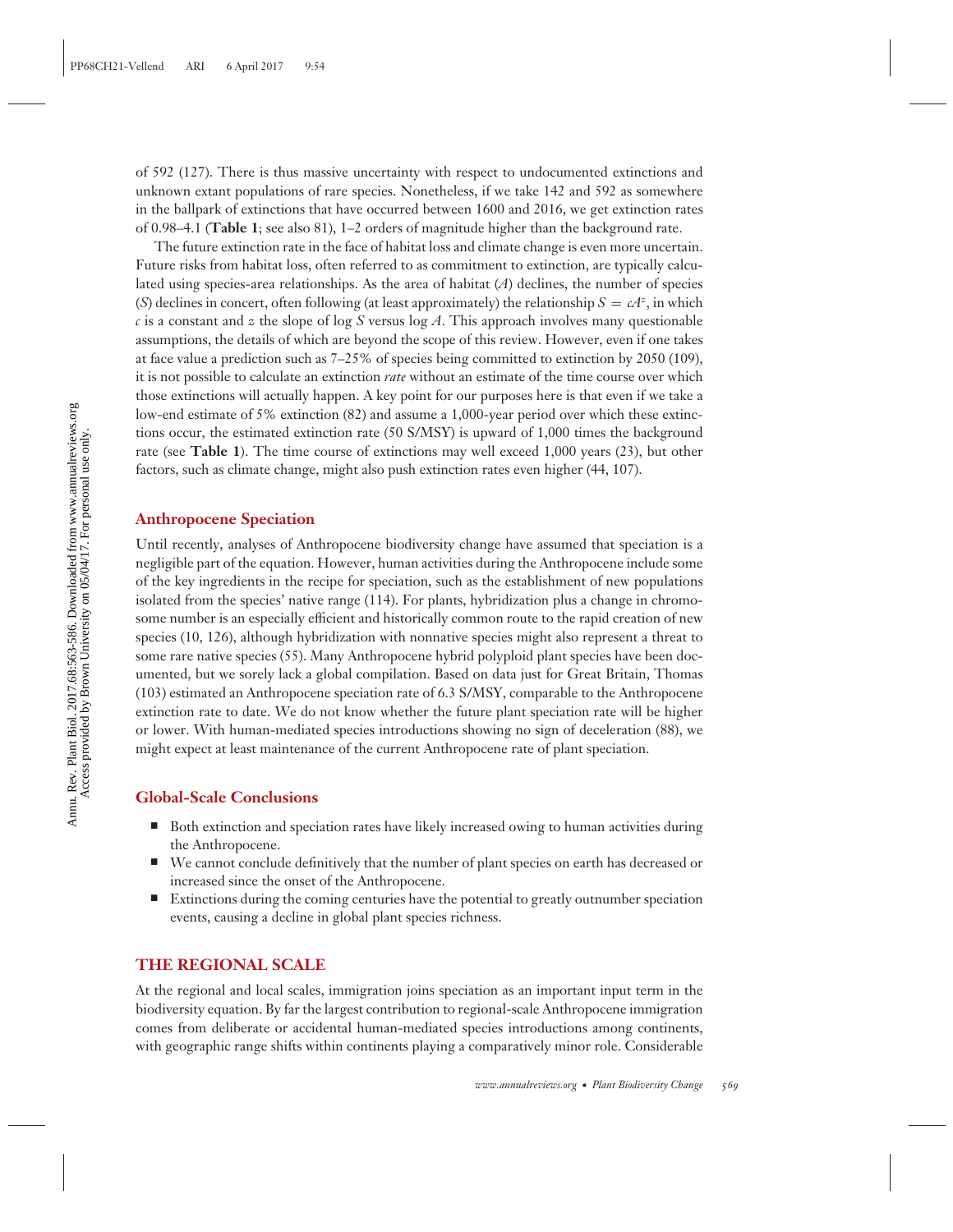

Estimated current species richness (*S*curr) versus pre-Anthropocene initial species richness (*S*init) for (*a*) 11 oceanic islands (data updated from 88) and (*b*) 23 countries or regions of Europe (data from 124) and the 50 states in the United States [data collated from NatureServe (**<http://www.natureserve.org>**); see also 87]. Points above the diagonal 1:1 lines show net increases in richness. A log scale was used for the islands for ease of presentation, given the large range in richness among archipelagos.

effort has been invested in documenting nonnative plant establishment across the globe (108). Regional-scale extinctions have been quantified in far fewer regions, although the existing studies provide consistent results on positive net diversity change during the Anthropocene.

# **Observed Species Richness Changes at the Regional Scale**

For 11 islands or archipelagos, largely in the Pacific and Indian Oceans, Sax et al. (89) documented both extinctions and introductions, with the net average effect being a doubling of regional plant species richness during the Anthropocene (see also 88). The sample included the Hawaiian Islands (*>*15,000 km2) and New Zealand (*>*250,000 km2), and the proportional increase over time was consistent across archipelagos (see **Figure 1***a*). Islands typically experienced *<*5% extinction and the establishment of roughly as many nonnative species as the original number of native species. The qualitative pattern observed for islands also applies to continental regions of Europe (124) and the United States (87), where the net increase in richness has been roughly 20–25% on average (**Figure 1***b*).

With regard to regional-scale changes in plant diversity, the biggest unknown is the number of extinctions in continental tropical regions. In terms of introductions, van Kleunen et al. (108) compiled data on nonnative plant species in 481 mainland and 362 island regions across the globe, including many tropical countries. Continental tropical regions were typically found to be home to dozens to hundreds of nonnative species. In order to gain a rough sense of the proportion of nonnative species in tropical floras, we looked up the total number of plant species in five haphazardly selected African countries (Burundi, Chad, Gabon, Namibia, and Uganda). The proportion of nonnative species varied from 1.4% in Uganda (68/4,900) (67) to 12.2% in Chad (278/2,288) (12), with all five below the average of ∼20% in European regions and the United States. At present, it is unknown how these numbers compare with numbers of plant extinctions in the same regions, although upward of 10% extinction (i.e., to match invasions in a country like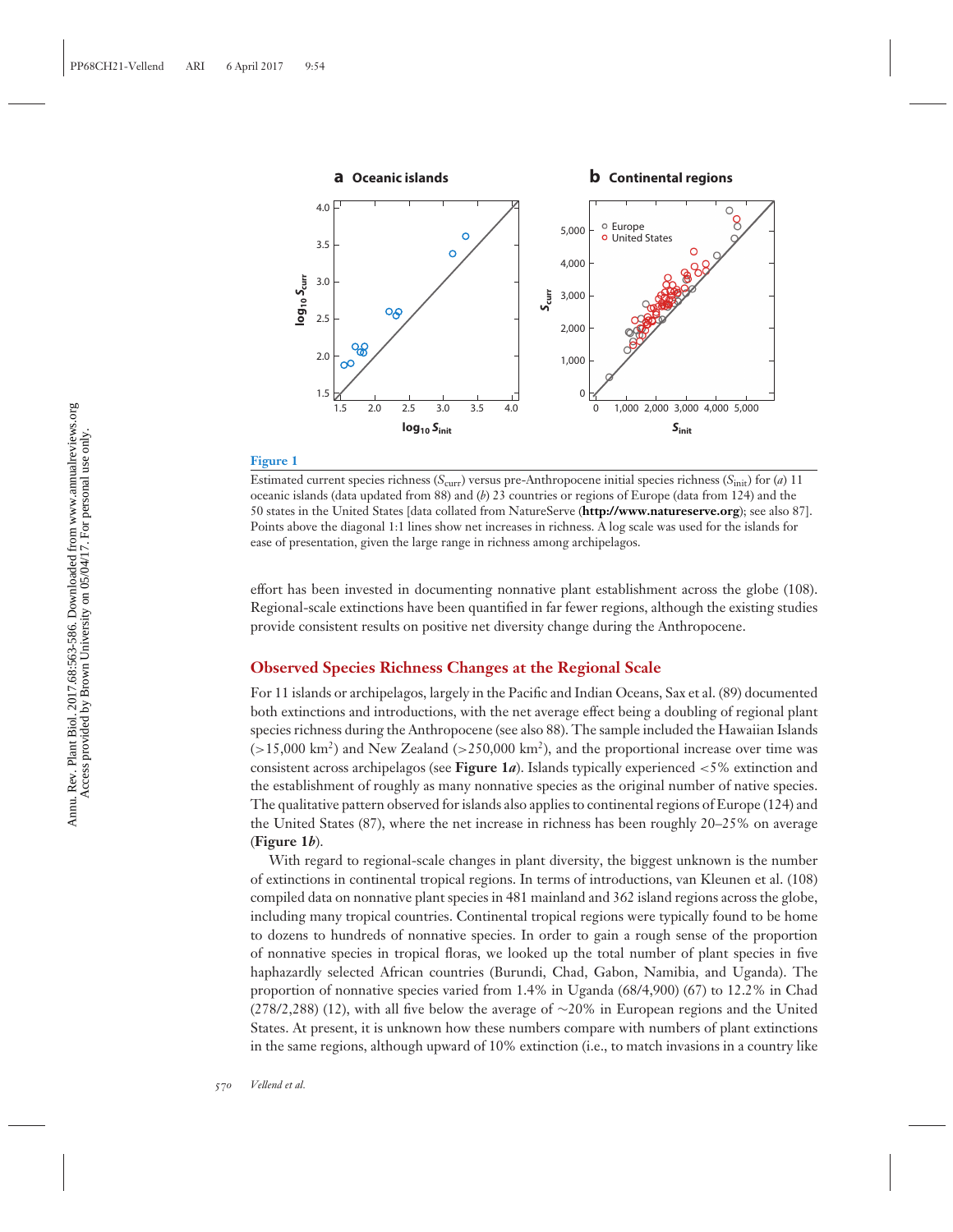Chad) would be quite high even for tropical islands, where species are thought to be particularly prone to extinction (88).

# **Functional and Phylogenetic Diversity**

To our knowledge, Winter et al. (124) performed the only study to address regional-scale changes in plant functional or phylogenetic diversity. At the scale of Europe, phylogenetic diversity (average phylogenetic distance between pairs of species) showed a statistically significant but very small increase: A randomly chosen pair of species is now ∼1% more distantly related than it was in the year 1500. Within regions (mostly countries), phylogenetic diversity showed a statistically significant 0.3% decline over the same period. However, it is important to note that a small change in the average phylogenetic distance between pairs of species does not imply a change in total phylogenetic diversity, which was originally quantified in conservation biology as the sum of branch lengths connecting the set of co-occurring species (29). With the addition of so many species, total phylogenetic diversity may well increase even as average pairwise phylogenetic diversity declines, given the tendency for nonnative species to have one or more close relatives in the native flora. This requires caution when interpreting results of phylogenetic or functional diversity metrics designed to statistically control for correlation with species richness (51, 112).

# **Underlying Causes and the Future of Regional-Scale Plant Diversity**

The dominant cause of regional-scale plant diversity changes is clearly the establishment of nonnative species, which in turn depends on both introduction pressure and the suitability of biotic and abiotic conditions (59). Net increases in diversity may be due in part to increased environmental heterogeneity, with a mix of disturbed and undisturbed habitats permitting the persistence of nonnative and native species alike (19, 102). Interestingly, the same economic activities that prompt introductions (agriculture, horticulture, and urbanization) also result in the creation of suitable habitats for many nonnative species and the modification of habitats to the detriment of many native species (38, 79). It is thus difficult to predict future net changes in plant diversity at the regional scale, especially in tropical areas, where increasing international trade and habitat disturbance should promote both nonnative species invasions and native extinctions.

From a theoretical point of view, an elevated rate of immigration via nonnative introductions is expected to increase diversity (84, 110), and for places that have been repeatedly surveyed over time, there is no sign of a recent decline in the rate of new species establishment (88). In general, increasing human activity and anthropogenic habitat modification should accelerate the establishment of nonnative species (57), a process that might be especially important in developing tropical nations. Shifting geographic ranges resulting from climate warming are also expected to bring new species to particular regions (72, 94), and time lags involved in such range shifts create an "immigration credit" for future regional diversity (43).

Much more uncertainty is involved in predicting future extinctions. On the one hand, many species might already be committed to regional extinction, e.g., populations that are on a continual decline, with such populations representing an "extinction debt" (43, 105, 115). The huge number of endemic plant species in tropical biodiversity hot spots, which have experienced massive forest loss, points to the likelihood of a great many regional (and global) extinctions (52). On the other hand, the fact that observed large-scale extinctions to date have been far fewer than predicted (16, 98) and the suggestion from paleobotanical data (120, 122) and more recent extinction data (87) that plants are less extinction prone than other taxonomic groups encourage caution in making predictions of future extinctions.

# **Immigration credit:**

species absent from a given region where conditions are suitable and where future introduction is likely

#### **Extinction debt:**

species in a given region that are on a deterministic path to extinction but have yet to go extinct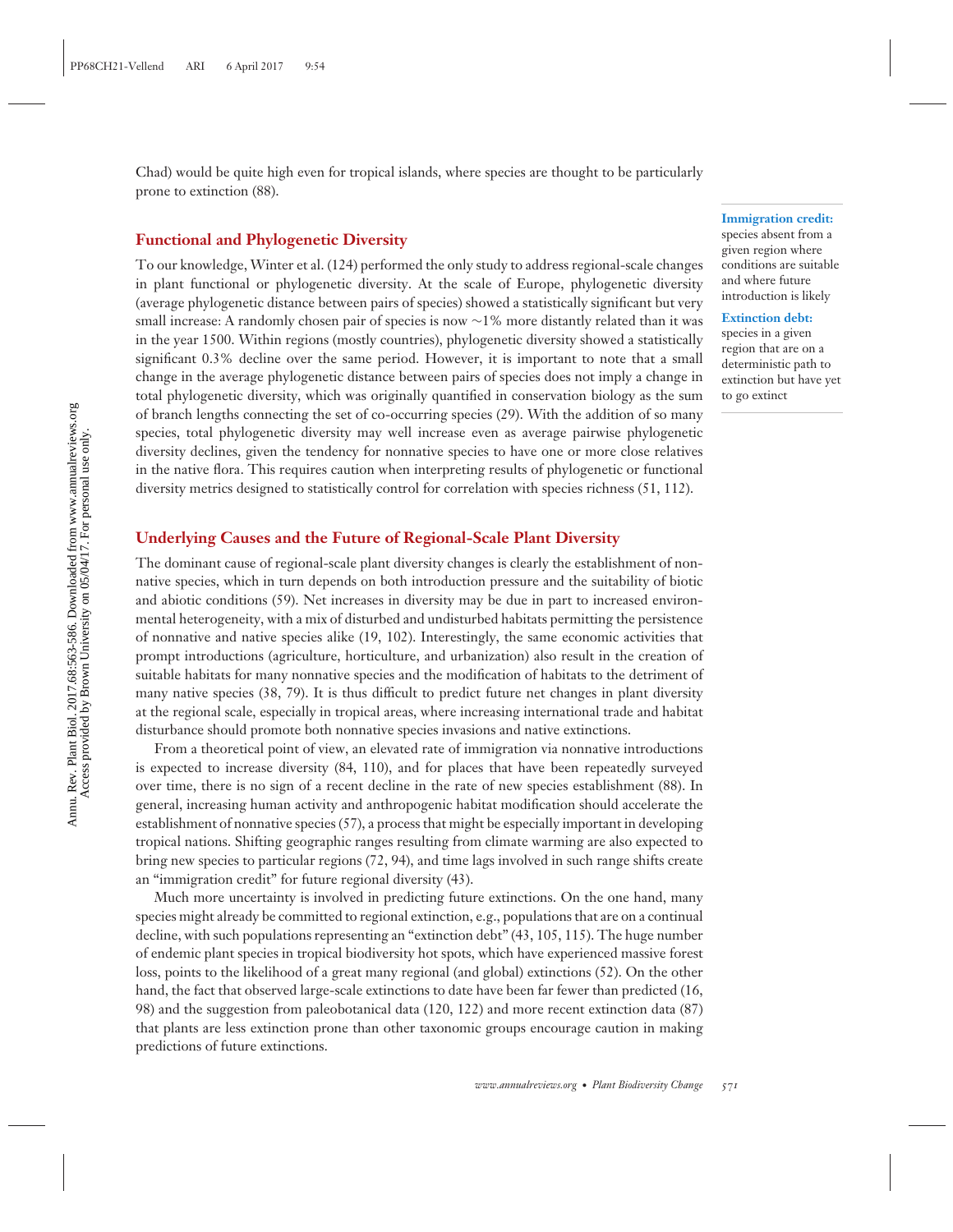# **Regional-Scale Conclusions**

- So far, the number of nonnative plant species established in a given region is typically far greater than the number of species that have gone regionally extinct.
- The resulting net increase in regional richness has been greater on islands than in mainland regions.
- $\quad \blacktriangleright$  Very little is known about net plant biodiversity changes during the Anthropocene in tropical continental areas, particularly with respect to extinctions.
- Continued regional increases in plant species richness seem likely, but the magnitude is highly uncertain, especially for tropical continental areas.

# **THE LOCAL SCALE**

Our knowledge of biodiversity change at the local scale is in some senses better and in some senses worse than our knowledge at global and regional scales. Local-scale vegetation plots are by definition small (most often  $\leq 1,000$  m<sup>2</sup>; 111), such that there is far less uncertainty involved in estimating species presence or abundance. There have been hundreds of studies following local-scale temporal vegetation change in a wide range of habitat types and geographic regions. However, local studies are typically of short duration (rarely *>*50 years), and essentially none cover the entire Anthropocene. In this section, we first summarize a recent meta-analysis focusing on observed trends in repeated vegetation surveys. Subsequent subsections review (nonexhaustively) the major hypothesized drivers of biodiversity change, in each case drawing on both space-for-time and experimental studies.

# **Temporal Plant Biodiversity Trends in Resurvey Studies**

Vellend et al. (111) systematically searched the literature for studies reporting estimates of plant diversity in one or more local-scale plots [≤5 hectares (ha) for trees, ≤1 ha otherwise] surveyed at least twice over a period of at least five years. The data set (later updated to the end of 2014; 113) includes studies from all continents except Antarctica, but with an underrepresentation of tropical regions. The main result across 212 studies is that the distribution of temporal trends is centered on zero, regardless of habitat type or geographic region (**Figure 2**). Some individual studies reported substantial increases in plant richness over time (e.g., +38% in forests and grasslands of Vancouver Island between 1968 and 2009; 64), whereas other studies reported substantial decreases in richness over time (e.g., −70% in the Siskiyou Mountains of Oregon between 1950 and 2007; 17). Most studies reported very little temporal change in either direction (*<*10%).

The observational data reported by Vellend et al. (111) provide limited scope for assessing underlying causes and cover almost exclusively the twentieth and twenty-first centuries. All of the individual studies concerned sites that had not undergone major land-use transitions during the period of study. However, many studies were conducted in anthropogenically altered habitats (e.g., pastures or urban areas) or had been subject to disturbances of various kinds—climate change, species invasions, etc. In other words, although this was not a sample of pristine sites, the sites remained the same habitat type during the period of study, consistent with the original motivation to combine the results with experimental studies of how biodiversity influences ecosystem functions, essentially all of which share this feature (39). As described below, major land-use transitions often cause major losses to local-scale plant diversity (69). What the results of Vellend et al. (111) suggest is that in the absence of major land-use transitions, local-scale plant diversity in any given ecosystem has been just as likely to increase as it has been to decrease over the past century or so,

properties of ecosystems related to the stocks and flows of energy and matter, such as productivity and nutrient cycling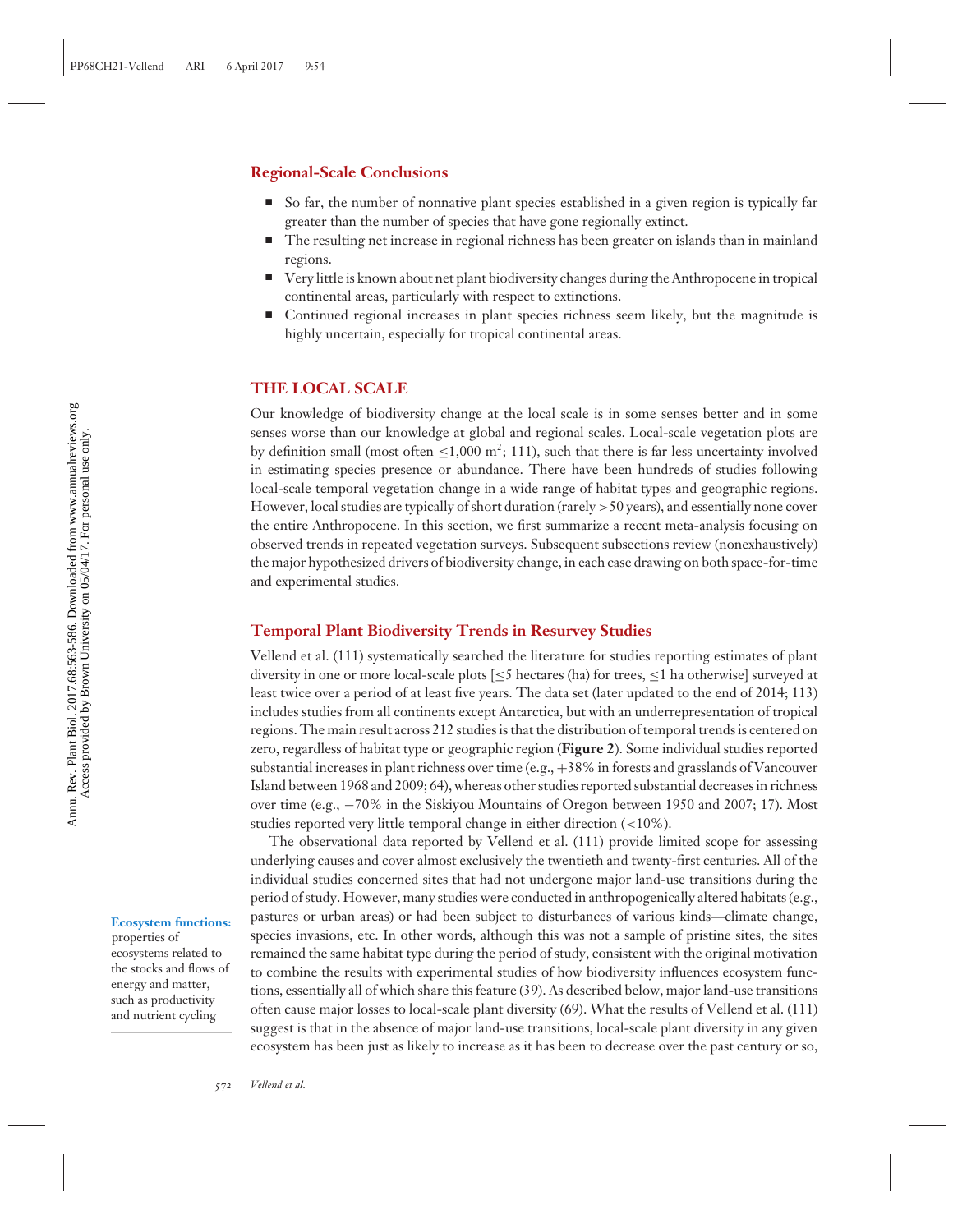

Local-scale temporal change in plant species richness in 212 studies of 5–261 years' duration. Temporal change is expressed as the log ratio of species richness for the last year of surveys (*S*2) and the first year (*S*1) per decade. (*a*) Histogram of all studies. (*b*) Mean ± 95% credible intervals for different geographic regions and habitat types, with the number of studies shown in parentheses. Not shown in this panel are two studies from Africa with a raw mean effect size of 0.165. Data were compiled from the published literature as reported in References 111 and 113.

with many places showing no significant temporal trend at all. Exceedingly few local-scale data are available to assess changes prior to the twentieth century, with relatively few for even the first part of the twentieth century.

# **Effects of Land Use**

Large areas of the earth's surface have been converted from primary vegetation to anthropogenic habitats. Newbold et al. (69) compiled data from *>*250 space-for-time studies to assess the localscale consequences of land use for biodiversity in a range of animal and plant taxa. Here, we focus on results that apply to plants (T. Newbold, personal communication), of which the clearest was that local species richness was ∼30% lower on agricultural lands (by far the dominant human land use) than it was in minimally disturbed primary vegetation.

Urban areas occupy a very small portion of the earth's surface, but roughly half of the human population lives in them. Suburban yards or urban areas devoid of green spaces typically have a lower species richness than primary vegetation, but larger, managed urban green spaces have an average species richness similar to that in primary vegetation (69). Consistent with these results, a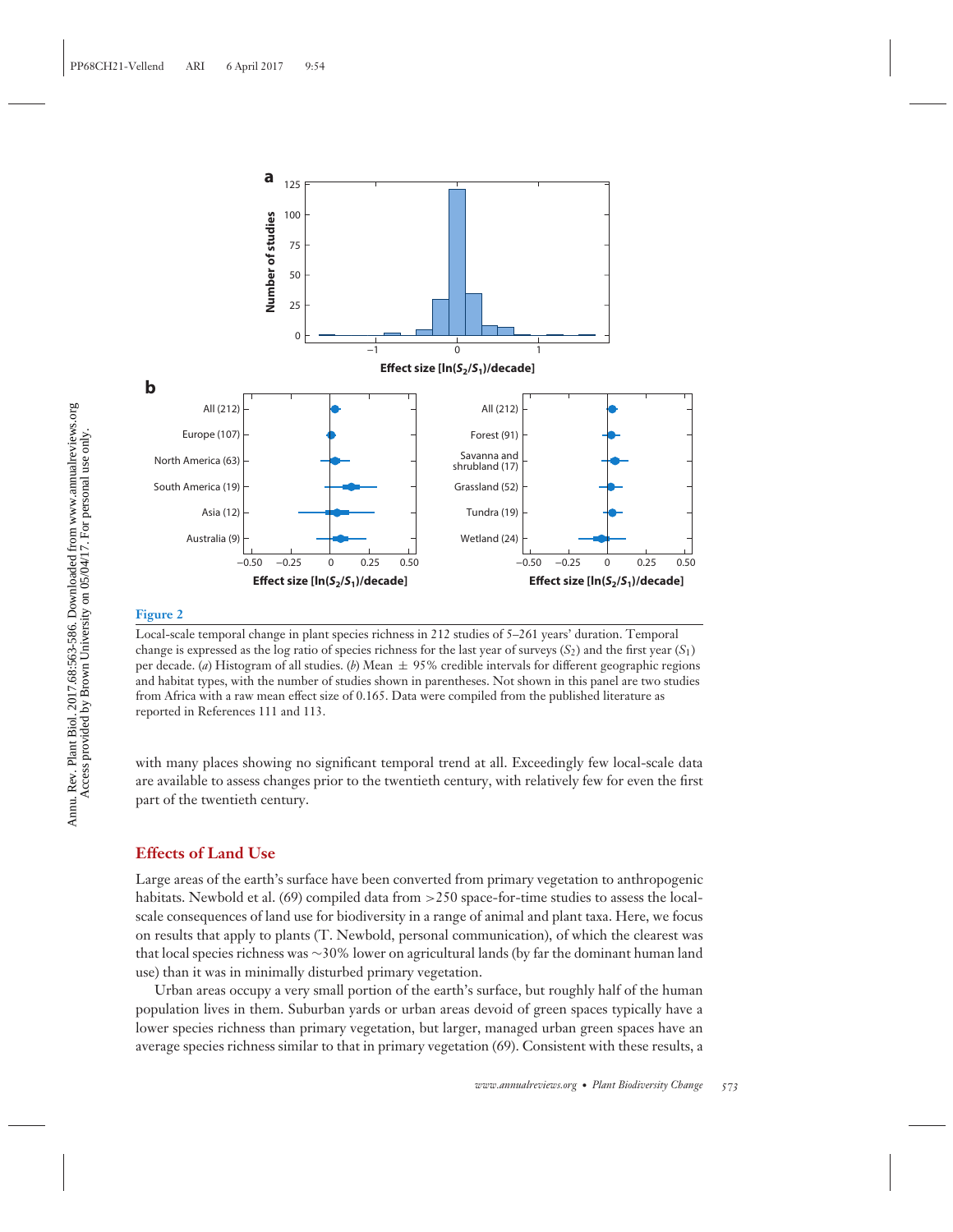#### **Habitat**

**fragmentation:** the process by which a large area of natural habitat is divided into smaller fragments

negative correlation between the magnitude of human presence in cities (e.g., population density) and plant species richness has been observed for small study plots, but in units of observation larger than  $1 \text{ km}^2$ , species richness actually increases as a function of human impact (75). The latter result could be due to the tendency of humans to settle in areas already high in biodiversity or to positive effects of human-caused environmental heterogeneity and species introductions. The latter conclusion is supported by increases in city-wide plant species richness in recent centuries caused specifically by introduced neophytes (48).

In primary vegetation and successional sites no longer under intense land use, anthropogenic activities such as logging and bushmeat hunting did not have a significant impact on local species richness (69). Similarly, a meta-analysis aimed specifically at assessing the effect of logging of various intensities on local plant biodiversity in temperate forests found no significant effect on average (25). For plants, species richness was not significantly lower in secondary vegetation (of any age) than in primary vegetation, although the qualitative trend was of reduced diversity (T. Newbold, personal communication).

In sum, when people destroy primary vegetation to make way for agriculture and urbanization, local-scale plant biodiversity declines. Less intensive land uses, such as logging, might have positive or negative effects in any given case. When land is no longer used for agriculture, local biodiversity tends to increase, often to levels similar to those observed in primary vegetation.

# **Effects of Habitat Fragmentation**

Studies of habitat fragmentation focus not on the areas converted to a new land use but on the smaller habitat patches left behind. Distinguishing an effect of fragmentation per se from an effect of habitat loss requires comparing habitat fragments to equal-area portions of larger habitats (28). Two kinds of alteration to habitat patches that can be unambiguously attributed to fragmentation per se are increased spatial isolation from other similar habitats and the creation of edges between a focal habitat (e.g., forest) and an anthropogenic habitat (e.g., crop field).

The most famous study of habitat fragmentation involved the experimental creation of forest fragments of 1 ha, 10 ha, and 100 ha in the Amazon rain forest and the measurement of many ecological variables over the subsequent *>*30 years (53). When the investigators ensured equal sample effort or plot area, small fragment size led to sharp declines in the diversity of several taxa—most dramatically birds (100)—but not generally for plants. The smallest fragments showed greatly increased tree mortality and rapid community turnover, but the species richness of trees in 1-ha plots was not influenced by fragment size (54). There was also no significant decline in the diversity of palms (90) or ant-dispersed understory plants (11), but there was a significant decline for epiphyllous bryophytes (129). Other studies of tropical forest fragments have focused on functional or phylogenetic plant diversity, finding increases, decreases, or no change with fragment size, depending on the metric used or the specific context (1, 61, 85). Given that the generation time of most trees exceeds the duration of these studies, the longer-term consequences of tropical forest fragmentation remain uncertain.

There is considerable variation among studies testing the effects of fragmentation on plants (41). Fragment isolation is most often found to have a negative effect on species richness (**Figure 3***a*), whereas edges have strong positive effects more often than strong negative effects (**Figure 3***b*). Ibáñez et al. (41) began their meta-analysis by classifying effects as positive or negative regardless of the effect size, but looking at the underlying data shows that many effects are quite close to zero (**Figure 3**). This result is consistent with other cross-taxon reviews of habitat fragmentation (22, 28).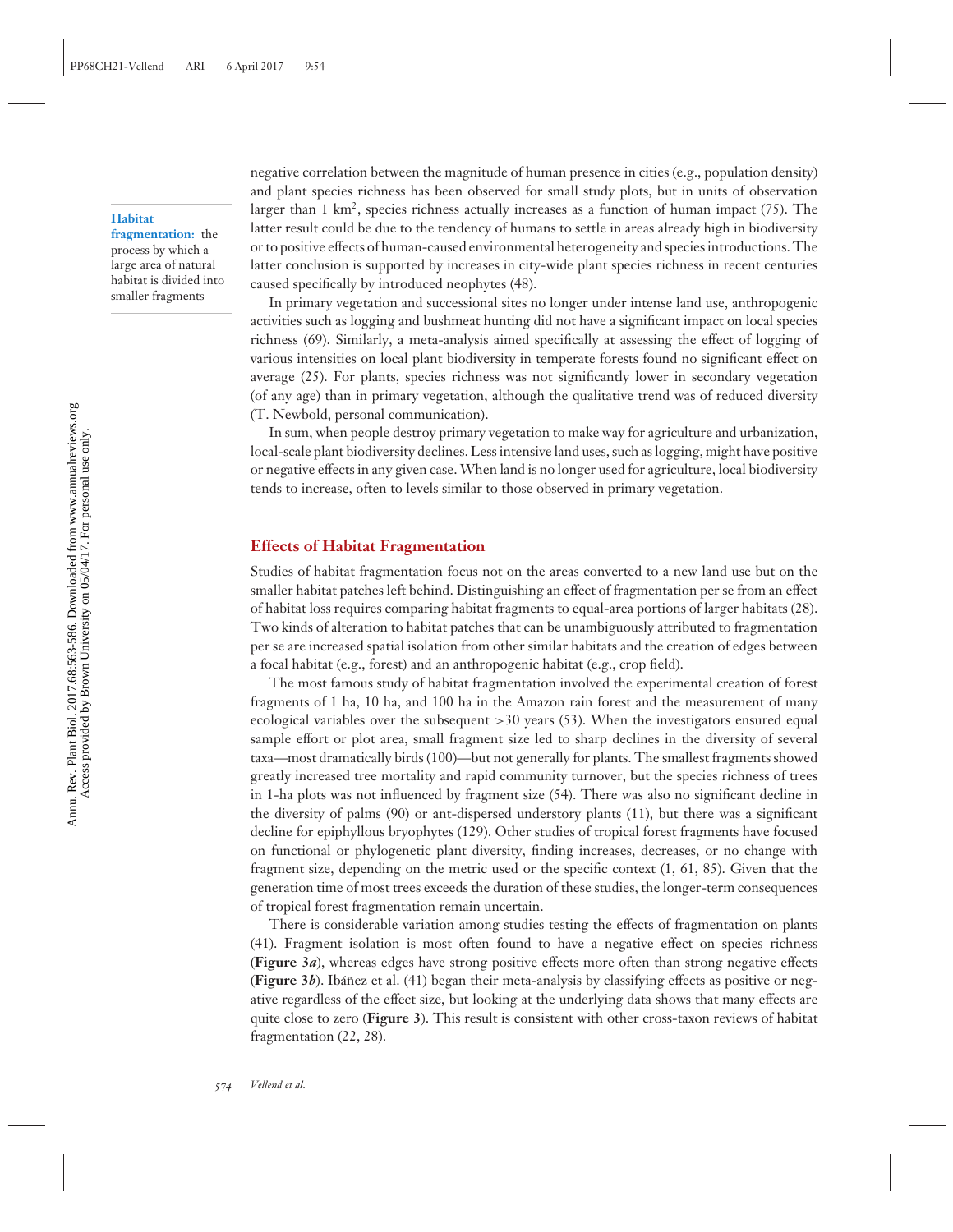

Distributions of effect sizes of (*a*) patch isolation and (*b*) proximity to patch edges on plant species richness (*S*). Data are from Reference 41.

# **Effects of Climate Warming**

Climate is the primary determinant of global vegetation patterns (119), and changing climatic conditions can cause extinctions of some species (107) at the same time that it creates suitable conditions for others (74). Across many studies, spatial variation in regional- and local-scale plant species richness is best predicted by variables calculated from climate data, such as potential evapotranspiration (30). The effect of temperature on regional-scale plant species richness varies from strongly positive in mesic or humid portions of the earth to strongly negative in severely water-limited areas (94). Therefore, the regional capacity for plant species richness will likely increase with climate warming in temperate and polar regions while decreasing in dry tropical regions by the year 2100 (94).

Relationships between climate and species richness at local scales tend to be similar to those at larger scales (34, 49, 86) (see **Figure 4**), if somewhat weaker in magnitude (30). Using spacefor-time substitution, we can thus make a prediction that climate warming should increase local plant diversity in cool and mesic or humid regions and decrease diversity in drier regions. This is consistent with some explicitly temporal observational studies, which have found that local richness increases in temperate mountainous areas and that diversity declines with reduced rainfall or increased temperature in water-limited grasslands (14, 37, 71, 74, 86, 104) (see **Figure 4***b*).

Many field experiments have manipulated temperature and/or precipitation, although multihabitat meta-analyses have not included species diversity as a response variable (4, 58, 128). Our qualitative review of experimental warming studies suggests that effects on plant species diversity are context dependent and highly variable from study to study. We focus largely on temperature manipulations, given the near ubiquity of predicted temperature increases across the globe.

Experimental warming, typically of ∼1–2**◦**C, seems most often to have no effect on species richness or diversity (e.g., 27, 77, 130), although some studies have reported warming-induced declines (e.g., 46). In six shrubland sites in Europe, Peñuelas et al.  $(77)$  experimentally imposed both warming and drought, finding no significant effects on plant species richness after seven years except at one site in Spain, where there was a negative effect of drought. Elmendorf et al.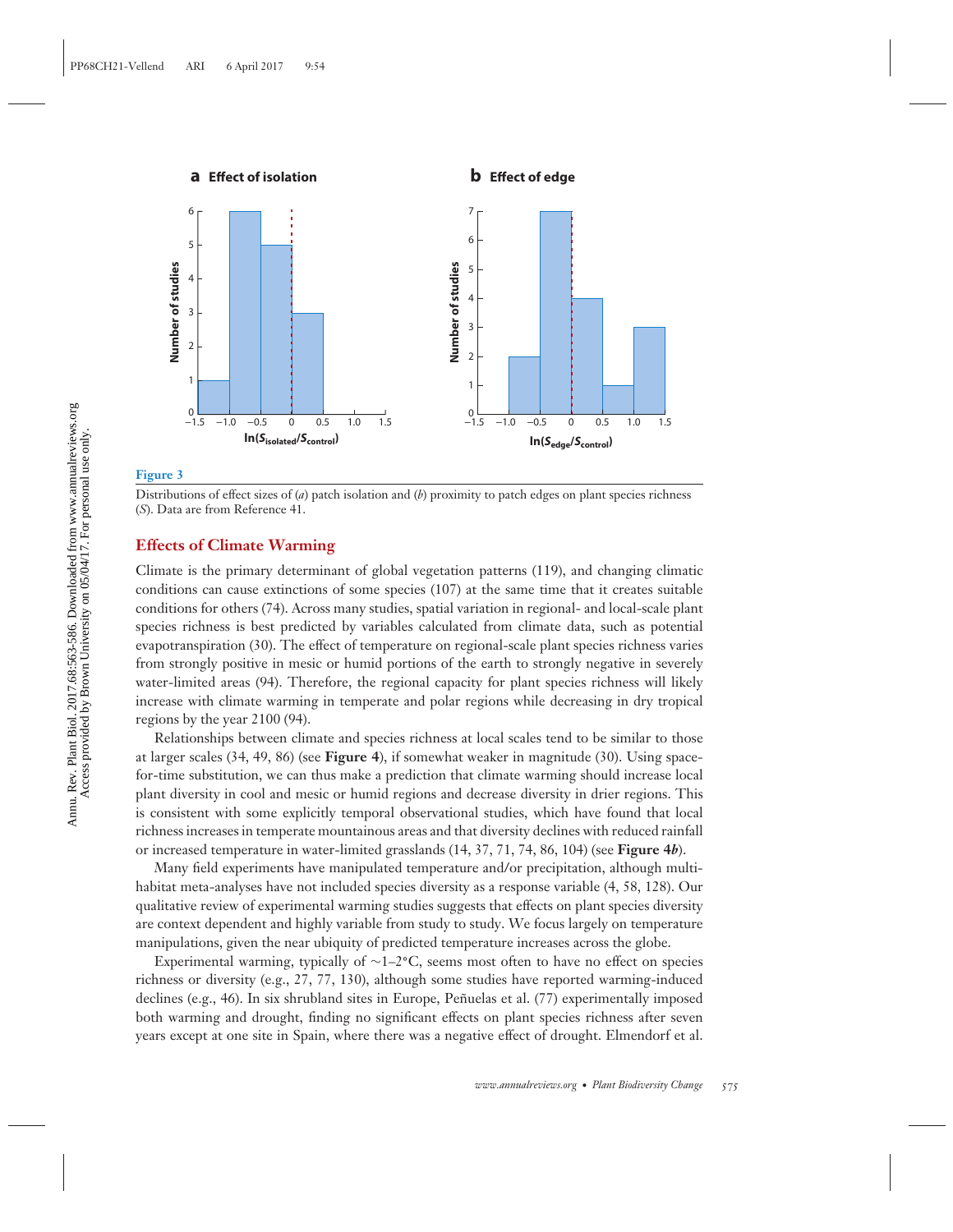

Patterns of local-scale forest plant diversity along putative climatic gradients, showing increased species richness (*S*) at relatively warm places and times. (*a*) Trend with latitude for trees. The data show averages in individual 0.01-hectare (ha) plots (*orange*) or the sum across ten such nearby plots ( *green*). (*b*) Trend with elevation for all vascular plants, including linear regressions (*dashed lines*). The data come from 20 × 20 m or  $20 \times 40$  m plots on Mont Mégantic in southern Québec, Canada, both before (*blue*) and after (*red*) a period of ∼1.5**◦**C climatic warming. Data in panel *a* are from Reference 34, as reported in Reference 49; data in panel *b* are from Reference 86.

(27) reported no overall effect of experimental warming on species diversity (Simpson index) over up to 20 years at 61 tundra sites. By contrast, reduced species richness or diversity caused by experimental warming was found in Tibetan grassland and shrubland (46) and in a New England salt marsh (33).

Both space-for-time and experimental studies predict effects of warming that are highly variable from site to site. However, the space-for-time prediction of increased local diversity caused by warming in mesic or humid sites has not generally been borne out in experiments, despite some support for this prediction from observational studies (71, 74, 86). One possible explanation is that instantaneous environmental change imposed by experiments might not mimic the effects of more gradual warming in nature (47, 93) and might cause declines in some species more rapidly than can be offset by colonization of new species during a short-term study. More generally, the space-for-time prediction represents a long-term expectation, and for perennial plant communities (i.e., most plant communities) the lag time of response may well be on the order of many decades or even centuries (43). Given the very general and strong spatial relationships between climate and plant diversity, it seems reasonable to expect climate warming to cause local plant diversity to decline, on average, in water-limited regions, at the same time that it increases elsewhere.

# **Effects of Nitrogen Input**

Nitrogen (N) is a key limiting nutrient for plant growth, and anthropogenic N additions to the biosphere via the burning of fossil fuels and fertilizer production have increased dramatically during the Anthropocene  $(32)$ . The effects of N addition are especially amenable to manipulative experiments. Many experiments apply a high N input over a short period of time, with uncertain implications for understanding the consequences of long-term inputs of lower magnitude (7),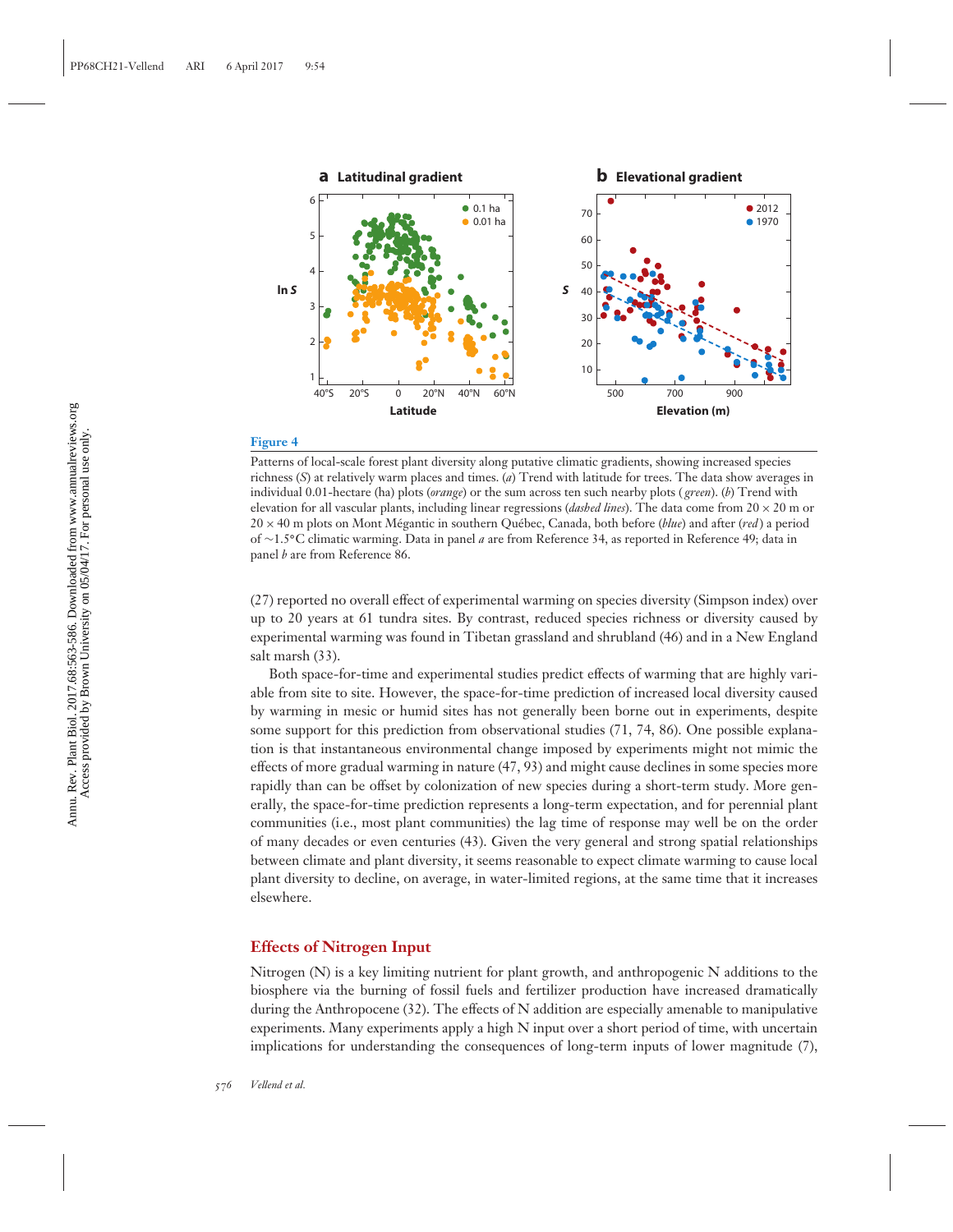although there is clear evidence that  $N$  is a cause of declining local plant biodiversity, as described below.

Many N-addition experiments have led to declines in local-scale plant richness and diversity, with the most striking and consistent results in temperate grasslands (7, 15, 20). Outside of temperate grasslands, N addition almost always causes shifts in species composition (e.g., favoring nitrophilous species) and most often causes increased biomass production, but effects on species diversity and richness are highly variable, with increases in diversity possible, if quite rare (9). The main mechanisms underlying diversity loss appear to be (*a*) dominance achieved by one or a few species that are strongly favored by increased N availability, leading to the competitive exclusion of others, and (*b*) soil acidification (7).

Space-for-time studies of N deposition have been conducted less often than experimental N additions. In European grasslands, Stevens et al. (97) found a sharp decline in local-scale plant species richness with increasing N deposition. Across a broad range of vegetation types in the United States, Simkin et al. (91) found strong context dependence of N-deposition effects and confirmed the generally negative effect of N deposition in grasslands and other open habitats, especially on acidic soils. However, when they looked within particular vegetation types (most relevant to making space-for-time inferences), they found that 36.5% showed a negative effect of N deposition on plant richness, 45.5% showed no effect, and 18% showed a positive effect. Local plant species richness is expected to increase with N deposition in relatively cool habitats, on soils with high pH, and where current N deposition is relatively low (91).

Overall, the evidence indicates that N deposition has caused and will likely continue to cause loss of local plant diversity in temperate grasslands and possibly other habitats. However, the effects of N deposition are highly variable across the planet, and it often has no effect on local plant diversity, or even positive effects in some cases.

# **Local-Scale Conclusions**

- - Conversion of primary vegetation to intense agricultural or urban use tends to cause a decline in local plant biodiversity.
- - The effects of other major drivers of plant community change—resource extraction, habitat fragmentation, climate warming, and N deposition—are all highly context dependent.
- $\quad \blacksquare \quad$  Outside of wholesale agricultural or urban habitat conversion, high context dependence and potentially counteracting forces create massive variation from place to place in temporal plant biodiversity trends, with many places showing increases, decreases, or little or no change.
- - Substantial uncertainty about long-term changes of diversity at local scales remains because of a lack of local-scale studies that span the Anthropocene.

# **PLANT BIODIVERSITY CHANGE ACROSS SCALES**

The results discussed above indicate that plant biodiversity changes during the Anthropocene show clear scale dependence (**Figure 5**). At the global scale, the Anthropocene has seen relatively few documented plant extinctions to date and a nontrivial number of speciation events, with the future long-term net trend likely to be negative. At the regional scale, nonnative species establishment has far outweighed extinction in the regions that have been studied, although weaker or even negative regional trends are possible for poorly studied tropical continental areas. Both the magnitude and direction of local-scale plant biodiversity change have varied tremendously from place to place (**Figure 5**).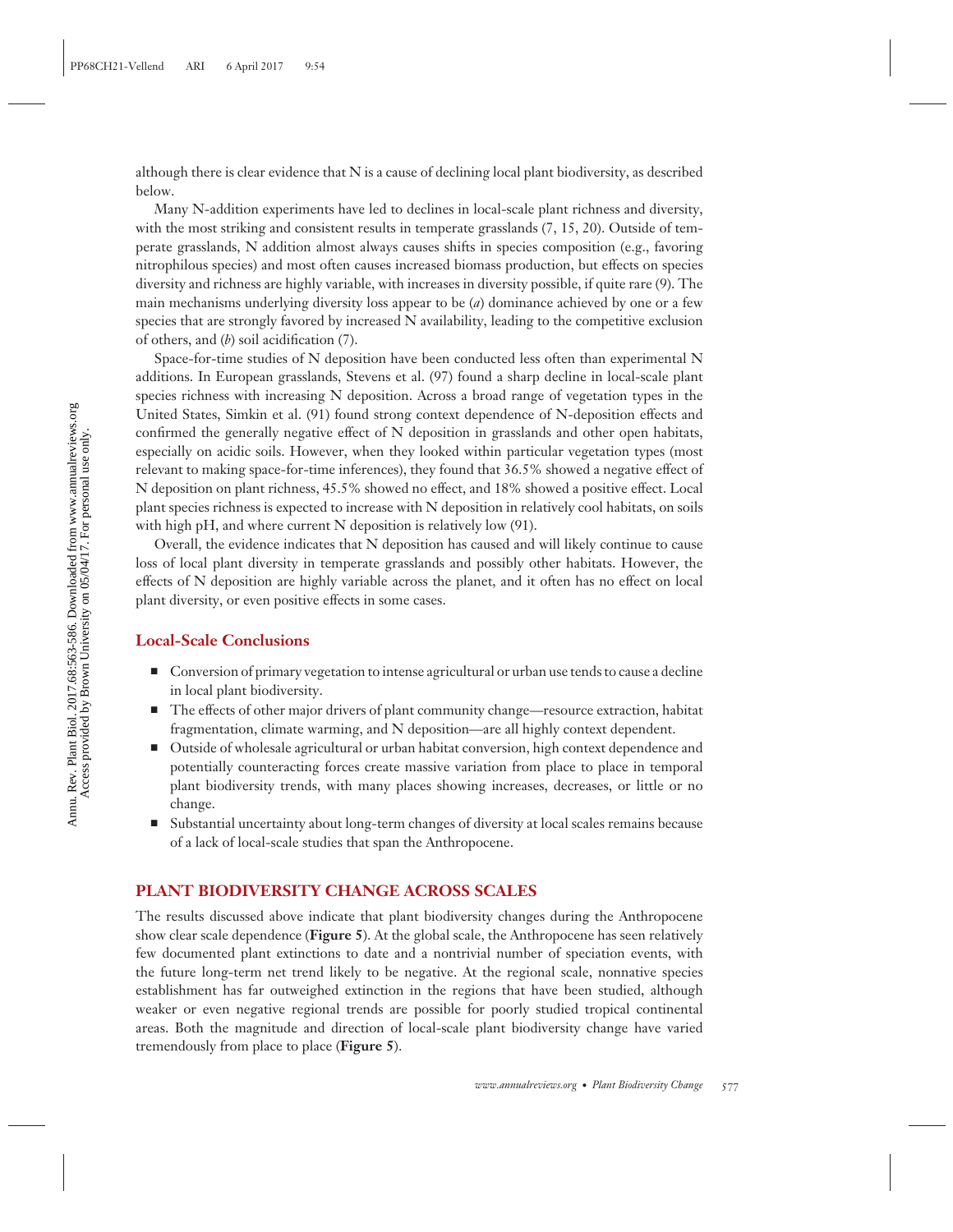

Schematic illustrating the key empirical results concerning plant biodiversity change during the Anthropocene at different spatial scales. The large shaded polygon represents the range of possible outcomes, with the central tendency indicated by the thick, darker curve. Colored bars represent the range of local-scale outcomes of different drivers of change; context dependence creates wide variation for each driver, and combinations of drivers might push diversity change further than any one driver, in either direction. The height of each arrow represents the relative direction and strength of the process indicated.

The combination of extinctions of species native to particular continents or islands and the widespread colonization of many nonnative species suggests that distant regions (e.g., different continents) must be becoming more similar in species composition. This phenomenon has been dubbed biotic homogenization, and indeed many studies have shown evidence of it (5). When comparing continents such as North America and Europe, for example, Winter et al. (123) found that nonnative plant species caused homogenization. Within continents or at smaller spatial scales, changes in compositional similarity have been highly variable from study to study. For example, nonnative species have caused regions (typically countries) within Europe to actually diverge in species composition, whereas regions of North America have shown homogenization (123). Temperate urban areas share many cosmopolitan plant species and thus have shown clear biotic homogenization (50), and in any particular landscape in Europe, forests have sometimes shown homogenization, sometimes differentiation, and sometimes no change in compositional similarity in recent decades (3). Species composition varies tremendously among different land uses (69), such that within a typical mixed landscape of primary vegetation, secondary vegetation, and various forms of agriculture, spatial variation in species composition is almost certainly higher than it would have been in a pre-Anthropocene landscape dominated by primary vegetation. In short, the Anthropocene has seen both biotic homogenization and differentiation, depending on scale and context, with the only likely generalization being that intense human land use and nonnative species introductions have caused species composition to converge across continents and to diverge among different land uses within landscapes.

# **Biotic homogenization:**

increasing similarity in species composition among regions or sites, most often ascribed to nonnative species introductions

# **IMPLICATIONS FOR CONSERVATION**

The concept of biodiversity is tightly linked both historically and thematically with conservation biology (63, 101, 121), and the results of this review speak to several important conservation questions.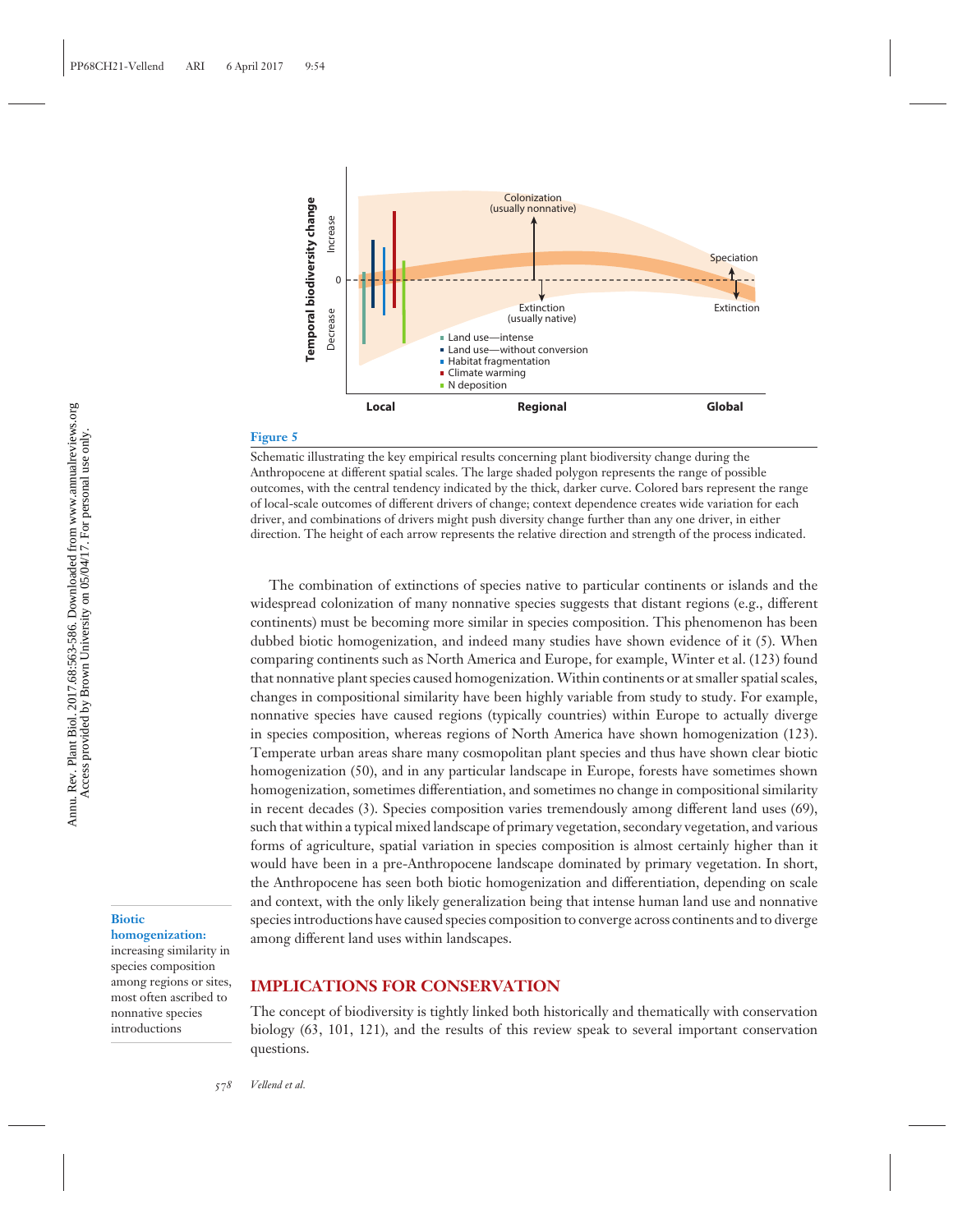First, counter to the biodiversity-crisis narrative, many regions of the earth have actually seen a net gain in plant richness during the Anthropocene, largely because of the establishment of nonnative species. Such increases in biodiversity are still considered a problem if a conservation goal is to prevent declines of native species specifically. On the surface, it is paradoxical that an increase in biodiversity would not be welcomed by a discipline whose aim is the protection and maintenance of biodiversity. The resolution of this paradox comes from the fact that the perceived problem is actually not one of biodiversity per se, but of the species composition of the flora. Focusing on native species is a normative judgment, not one based on science, and it is crucial to make this distinction clear when articulating the rationale behind conservation philosophies and actions (18). Both observational and experimental studies almost universally find shifts in species composition in response to various drivers of change, but the response of biodiversity per se is far less predictable or consistent.

The issue of species composition versus species diversity as targets of conservation comes into clear focus in the case of anthropogenic disturbances, such as logging and habitat fragmentation, both of which are widely considered to be threats to biodiversity. Conservation efforts often focus on preserving or restoring the conditions found in undisturbed habitats, such as old-growth forests, but not typically because such forests harbor greater local plant biodiversity. The only general observation one can make is that disturbances such as logging favor early successional species (e.g., those that require perturbed soil to germinate or high light to grow) over late successional species (e.g., shade-tolerant, slow-growing trees), thus prompting a shift in species composition. However, a large number of early successional species can sometimes increase local plant diversity relative to undisturbed sites in just a few years after logging (36, 76), while in other cases local plant diversity remains lower in successional forests for many decades (35). More generally, both natural and anthropogenic disturbances can have positive, negative, hump-shaped, or nonsignificant effects on the biodiversity of many different taxa (60). In short, factors such as logging or fragmentation might decrease the conservation value ascribed to a given site by people, but this is not necessarily accompanied by a decline in plant biodiversity.

In recent years, an additional major focus of ecologists and conservation biologists has been ecosystem services—benefits that humans derive from nature—as a target of conservation efforts, and the possibility that ecosystem services depend on biodiversity. The argument that ecosystem functions or services depend on biodiversity has a scientific basis, largely in the form of experimental studies manipulating plant species richness in small study plots (39). However, there are some important nuances and context dependencies that restrict the application of this argument to justify biodiversity conservation. First, because biodiversity is generally increasing for plants at regional scales, concerns about declines (at least of total biodiversity) at these scales are not applicable. Second, the primary scenario in which we see consistent and predictable declines in local diversity—and therefore where this argument should be most applicable—is the conversion of land to agricultural use. But the reduction of plant diversity in crop fields is not an incidental consequence of land use. Rather, people aim to maximize one ecosystem service—food production—by deliberately creating simplified ecosystems with one or a few crop species (26). Intensive agriculture can certainly come at a cost to other ecosystem services, such as carbon storage and water quality (66), but even here it is doubtful that the underlying cause is decreased biodiversity, rather than yearly harvesting and plowing, or habitat conversion (i.e., replacing a forest with an annual-dominated system).

Outside of agricultural fields, major declines in plant biodiversity are not especially common (**Figure 2**), so arguments about compromised ecosystem function based on biodiversity loss pertain only to some sites. That being said, the importance of native species diversity specifically for ecosystem function is still not well understood. There is experimental evidence to suggest that

# **Normative:**

an adjective used to describe widely agreed upon values or standards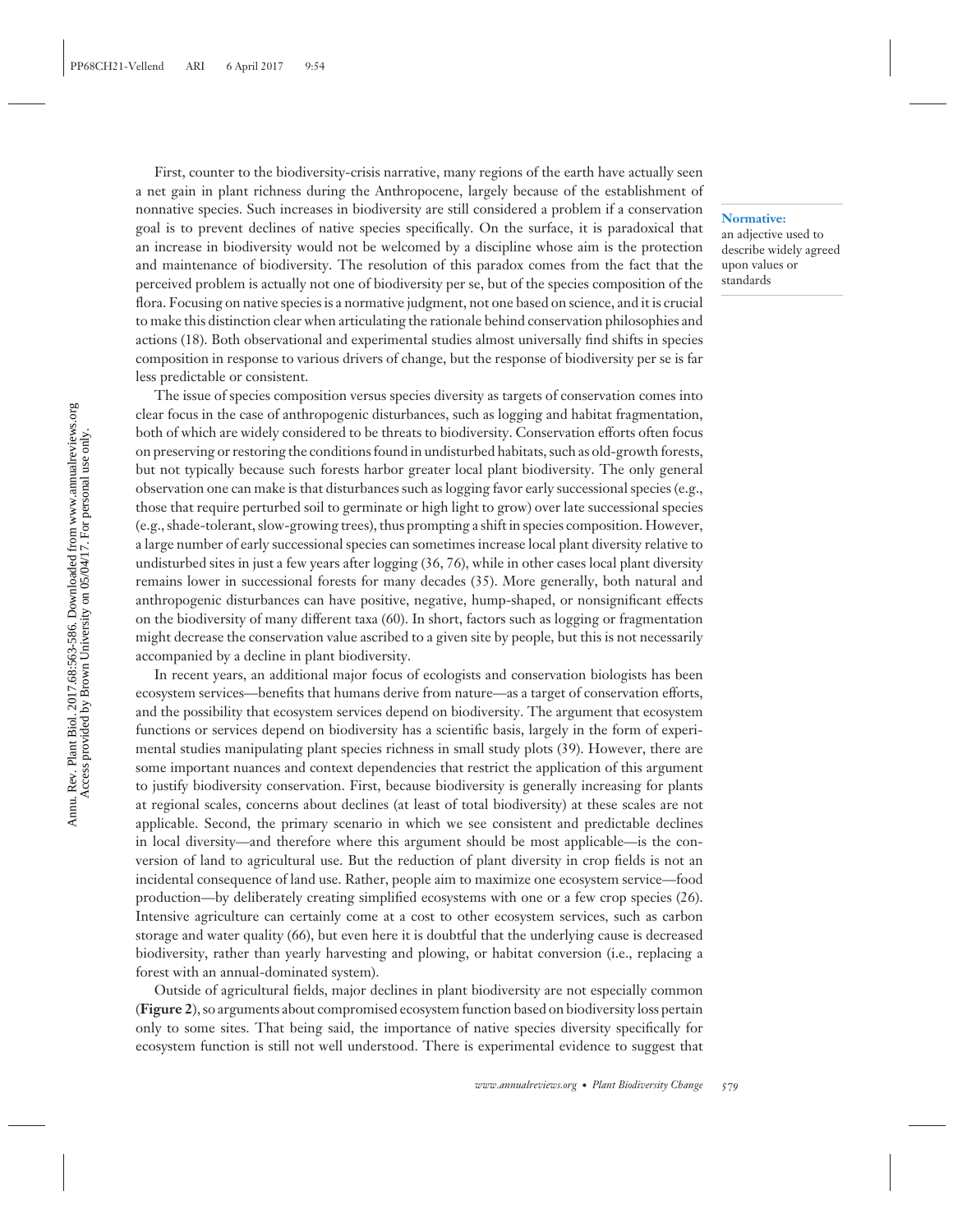interacting plant species can evolve rapidly in ways that promote ecosystem function (e.g., 131), but it is unclear how important hundreds, thousands, or millions of years might be in shaping how native assemblages function. One fairly restricted domain in which specific management actions are clearly justified by a link between biodiversity and ecosystem function involves habitats such as tree plantations or restoration projects, where people directly control local biodiversity (106, 116). An important and rarely asked question concerns the impact of increasing local biodiversity for the many systems where this has occurred.

Overall, the tendency toward increases in regional-scale plant biodiversity and highly variable local-scale trends during the Anthropocene challenge conservation biologists to specify more clearly the precise goals of conservation actions (e.g., diversity versus composition), whether these goals stem from normative judgments or scientific evidence, and the degree to which scientific evidence relates directly to particular conservation actions.

# **FROM CURRENT KNOWLEDGE TO FUTURE RESEARCH**

At all scales, our knowledge of plant biodiversity changes during the Anthropocene is especially poor in tropical continental regions. Compiling and exploiting any and all available historical data on plant communities in the tropics is an important research priority. Our ability to study the past is limited by the availability of historical data, but forward-looking biodiversity monitoring studies are straightforward to implement, if extremely challenging to generate funding for. Long-term monitoring of plant communities in all habitat types is needed in order to understand the causes and consequences of Anthropocene plant biodiversity change. Biodiversity change in response to a given driver is subject to time lags, both for extinction and for colonization (43), and only by following communities over the long term can we assess the time course of such changes.

This review focuses on roughly the past 500 years, but ecological impacts of human land use extend back in time thousands of years, with important consequences for interpreting more recent human impacts. Pre-Anthropocene human impacts were likely localized compared with those of the present day, although they may have covered a broader swath of terrestrial ecosystems than is generally appreciated (8). For example, human land use changes initiated upward of 1,000 years ago may well be the cause of relatively high contemporary plant biodiversity in systems such as European heathlands and grasslands (73), where modern land-use intensification has caused declines (73, 99). Better integration of studies from the Holocene and the Anthropocene can help contextualize and provide important nuance to site-specific conservation implications of recent biodiversity trends.

Predicting future biodiversity change presents massive challenges, especially for regions undergoing rapid economic development. At regional scales, conversion of primary vegetation to anthropogenic uses is clearly one of the main drivers of extinctions (78). However, as we have seen for the temperate zone, expansion of agriculture and resource extraction also increase environmental heterogeneity and are typically associated with nonnative species introductions, both of which can contribute to increasing regional diversity. Predicting the net result of these forces in both temperate and tropical regions will require the integration of many lines of evidence: studies of the potential pool of nonnative colonists to a given region, estimates of their probability of arrival and establishment, the development of robust projections of future land use, improved understanding of likely changes in climate, and more reliable estimates of future extinctions, including models that can account for the small number of extinctions observed to date. Filling these needs presents a daunting task, but developing such models and confronting them with data in the future will provide an improved basis for predicting the future of plant life on earth.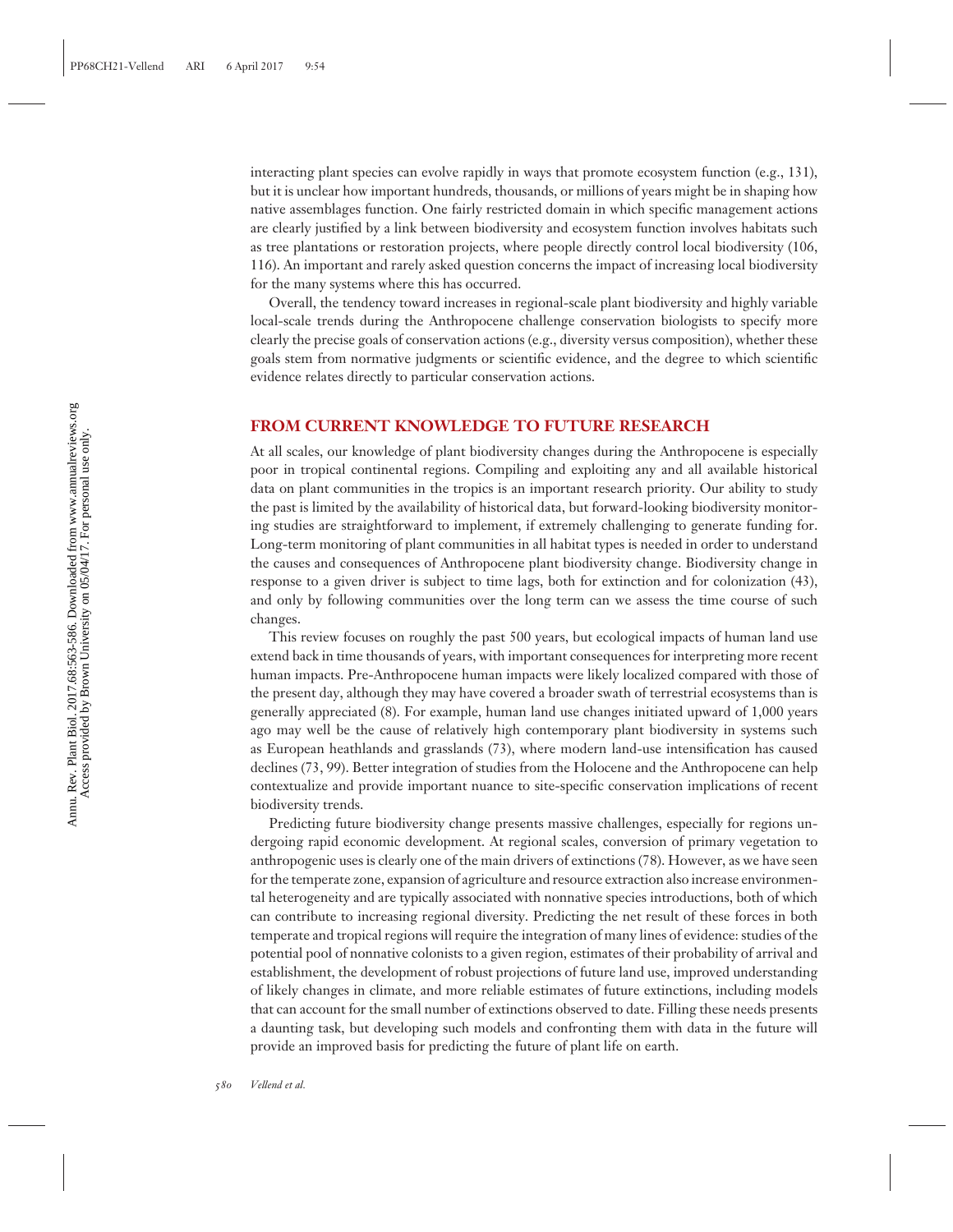# **SUMMARY POINTS**

- 1. At the global scale, the rate of plant extinctions has increased during the Anthropocene relative to background levels, but the total number of these extinctions has been far fewer than predicted by some models, while plant speciation may have accelerated.
- 2. The available data support, but do not conclusively demonstrate, the assertion that that the number of plant species globally has declined during the Anthropocene, but future declines seem likely given current and pending threats.
- 3. At the regional scale, the number of nonnative plant species established exceeds the number of native species that have gone extinct, often by a large margin, especially on islands.
- 4. At the local scale, conversion of primary vegetation to crop fields or urban development typically causes plant biodiversity to decline.
- 5. Outside of situations of wholesale habitat conversion for human use, recent temporal trends in local plant biodiversity are highly variable, sometimes positive, sometimes negative, and often of negligible magnitude.
- 6. Major drivers of global environmental change, such as habitat fragmentation, climate change, and nitrogen deposition, have effects on local plant biodiversity that are highly context dependent, both in magnitude and in direction.
- 7. The kinds of local or regional biotic changes that often concern conservation biologists e.g., declines in native species and increases in nonnative species—do not necessarily involve declines in biodiversity per se, but rather represent changes in species composition.

# **DISCLOSURE STATEMENT**

The authors are not aware of any affiliations, memberships, funding, or financial holdings that might be perceived as affecting the objectivity of this review.

# **ACKNOWLEDGMENTS**

We thank Ines Ibáñez, Nathan Kraft, and Tim Newbold for kindly sharing data or unpublished results; Mark van Kleunen, Marten Winter, and Samuel Simkin for clarifying aspects of their studies; and Jason Fridley and two anonymous reviewers for comments on an earlier version of the review. M.V. was supported by the Natural Sciences and Engineering Research Council of Canada.

# **LITERATURE CITED**

- 1. Arroyo-Rodríguez V, Cavender-Bares J, Escobar F, Melo FP, Tabarelli M, Santos BA. 2012. Maintenance of tree phylogenetic diversity in a highly fragmented rain forest. *J. Ecol.* 100:702–11
- 2. Baeten L, Hermy M, Van Daele S, Verheyen K. 2010. Unexpected understorey community development after 30 years in ancient and post-agricultural forests. *J. Ecol.* 98:1447–53
- 3. Baeten L, Warton DI, Van Calster H, De Frenne P, Verstraeten G, et al. 2014. A model-based approach to studying changes in compositional heterogeneity. *Methods Ecol. Evol.* 5:156–64
- 4. Bai E, Li S, Xu W, Li W, Dai W, Jiang P. 2013. A meta-analysis of experimental warming effects on terrestrial nitrogen pools and dynamics. *New Phytol.* 199:441–51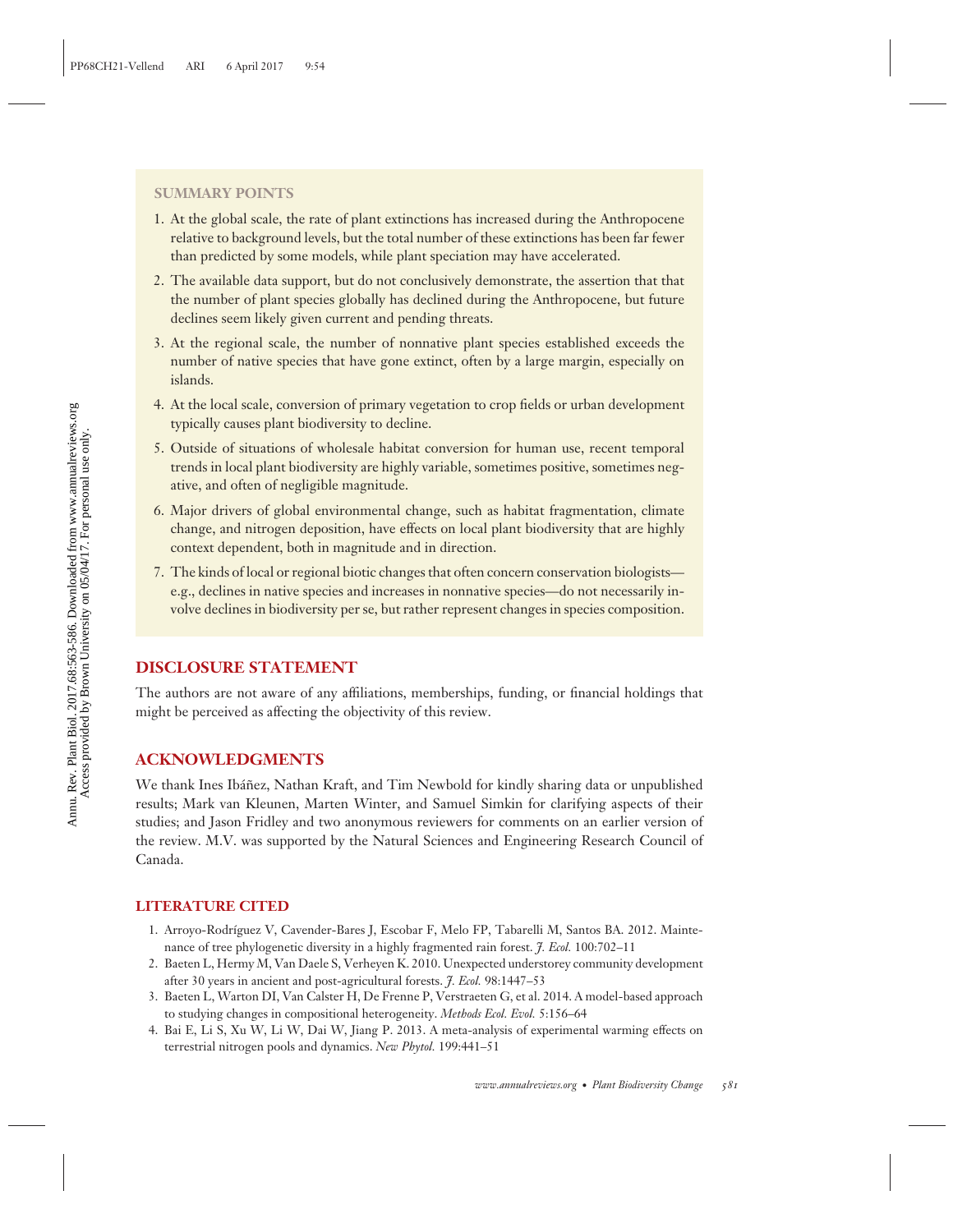- 5. Baiser B, Olden JD, Record S, Lockwood JL, McKinney ML. 2012. Pattern and process of biotic homogenization in the New Pangaea. *Proc. R. Soc. Lond. B* 279:4772–77
- 6. Barnosky AD, Matzke N, Tomiya S, Wogan GOU, Swartz B, et al. 2011. Has the Earth's sixth mass extinction already arrived? *Nature* 471:51–57
- 7. Bobbink R, Hicks K, Galloway J, Spranger T, Alkemade R, et al. 2010. Global assessment of nitrogen deposition effects on terrestrial plant diversity: a synthesis. *Ecol. Appl.* 20:30–59
- 8. Boivin NL, Zeder MA, Fuller DQ, Crowther A, Larson G, et al. 2016. Ecological consequences of human niche construction: examining long-term anthropogenic shaping of global species distributions. *PNAS* 113:6388–96
- 9. Bowman WD, Gartner JR, Holland K, Wiedermann M. 2006. Nitrogen critical loads for alpine vegetation and terrestrial ecosystem response: Are we there yet? *Ecol. Appl.* 16:1183–93
- 10. Brennan AC, Woodward G, Seehausen O, Muñoz-Fuentes V, Moritz C, et al. 2015. Hybridization due to changing species distributions: adding problems or solutions to conservation of biodiversity during global change? *Evol. Ecol. Res.* 16:475–91
- 11. Bruna EM, Vasconcelos HL, Heredia S. 2005. The effect of habitat fragmentation on communities of mutualists: Amazonian ants and their host plants. *Biol. Conserv.* 124:209–16
- 12. Brundu G, Camarda I. 2013. The flora of Chad: a checklist and brief analysis. *PhytoKeys* 23:1–18
- 13. Cardinale BJ, Duffy JE, Gonzalez A, Hooper DU, Perrings C, et al. 2012. Biodiversity loss and its impact on humanity. *Nature* 486:59–67
- 14. Cleland EE, Collins SL, Dickson TL, Farrer EC, Gross KL, et al. 2013. Sensitivity of grassland plant community composition to spatial versus temporal variation in precipitation. *Ecology* 94:1687–96
- 15. Cleland EE, Harpole WS. 2010. Nitrogen enrichment and plant communities. *Ann. N.Y. Acad. Sci.* 1195:46–61
- 16. Cronk Q. 2016. Plant extinctions take time. *Science* 353:446–47
- 17. Damschen EI, Harrison S, Grace JB. 2010. Climate change effects on an endemic-rich edaphic flora: resurveying Robert H. Whittaker's Siskiyou sites (Oregon, USA). *Ecology* 91:3609–19
- 18. Davis MA, Chew MK, Hobbs RJ, Lugo AE, Ewel JJ, et al. 2011. Don't judge species on their origins. *Nature* 474:153–54
- 19. De Camargo RX, Currie DJ. 2015. An empirical investigation of why species–area relationships overestimate species losses. *Ecology* 96:1253–63
- 20. De Schrijver A, De Frenne P, Ampoorter E, Van Nevel L, Demey A, et al. 2011. Cumulative nitrogen input drives species loss in terrestrial ecosystems. *Glob. Ecol. Biogeogr.* 20:803–16
- 21. De Vos JM, Joppa LN, Gittleman JL, Stephens PR, Pimm SL. 2015. Estimating the normal background rate of species extinction. *Conserv. Biol.* 29:452–62
- 22. Debinski DM, Holt RD. 2000. A survey and overview of habitat fragmentation experiments. *Conserv. Biol.* 14:342–55
- 23. Diamond JM. 1972. Biogeographic kinetics: estimation of relaxation times for avifaunas of southwest Pacific islands. *PNAS* 69:3199–203
- 24. Dornelas M, Gotelli NJ, McGill B, Shimadzu H, Moyes F, et al. 2014. Assemblage time series reveal biodiversity change but not systematic loss. *Science* 344:296–99
- 25. Duguid MC, Ashton MS. 2013. A meta-analysis of the effect of forest management for timber on understory plant species diversity in temperate forests. *For. Ecol. Manag.* 303:81–90
- 26. Ellis EC. 2015. Ecology in an anthropogenic biosphere. *Ecol. Monogr.* 85:287–331
- 27. Elmendorf SC, Henry GH, Hollister RD, Bjork RG, Bjorkman AD, et al. 2012. Global assessment ¨ of experimental climate warming on tundra vegetation: heterogeneity over space and time. *Ecol. Lett.* 15:164–75
- 28. Fahrig L. 2003. Effects of habitat fragmentation on biodiversity. *Annu. Rev. Ecol. Evol. Syst.* 34:487–515
- 29. Faith DP. 1992. Conservation evaluation and phylogenetic diversity. *Biol. Conserv.* 61:1–10
- 30. Field R, Hawkins BA, Cornell HV, Currie DJ, Diniz-Filho JAF, et al. 2009. Spatial species-richness gradients across scales: a meta-analysis. *J. Biogeogr.* 36:132–47
- 31. FitzJohn RG, Pennell MW, Zanne AE, Stevens PF, Tank DC, Cornwell WK. 2014. How much of the world is woody? *J. Ecol.* 102:1266–72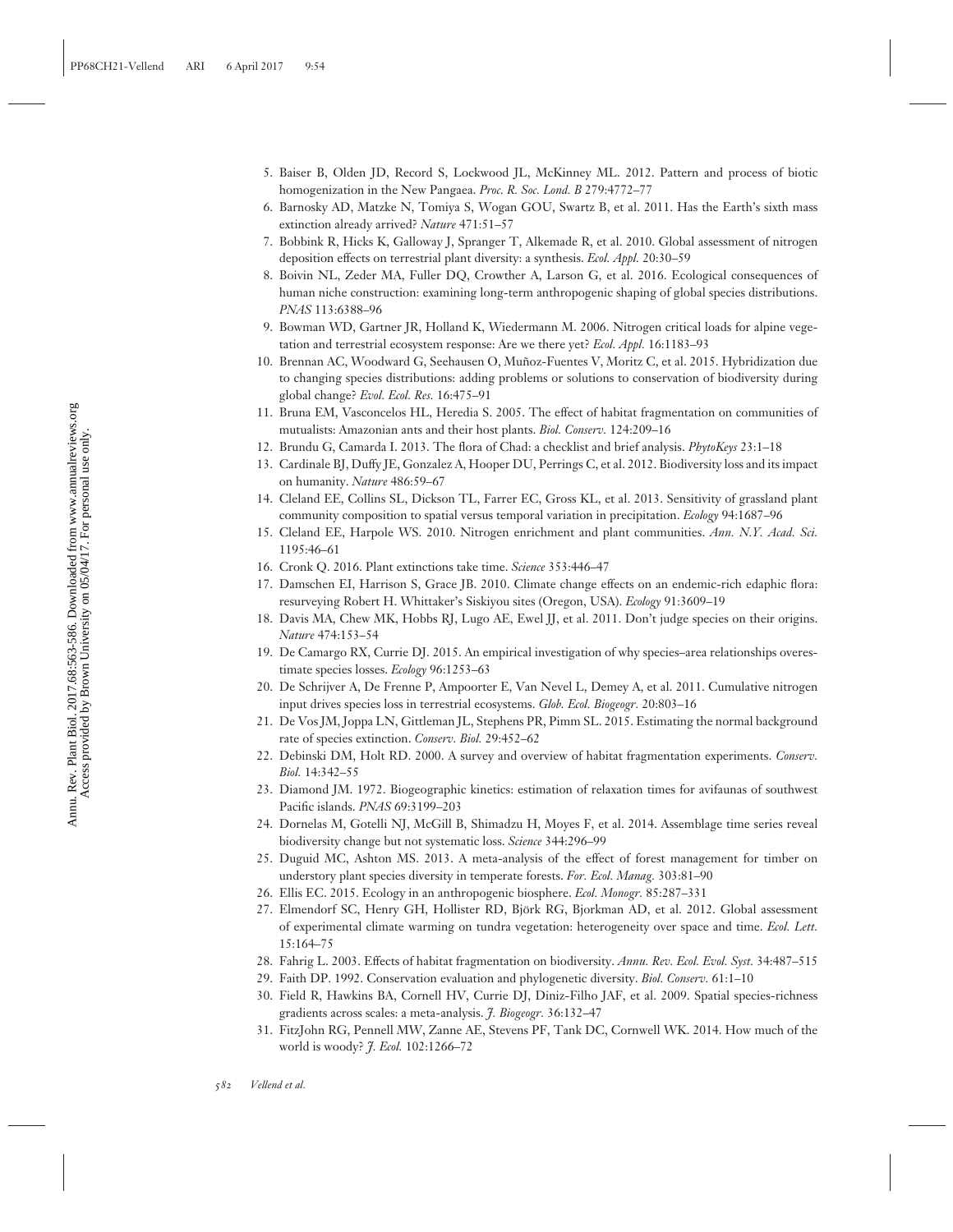- 32. Galloway JN, Dentener FJ, Capone DG, Boyer EW, Howarth RW, et al. 2004. Nitrogen cycles: past, present, and future. *Biogeochemistry* 70:153–226
- 33. Gedan KB, Bertness MD. 2009. Experimental warming causes rapid loss of plant diversity in New England salt marshes. *Ecol. Lett.* 12:842–48
- 34. Gentry AH. 1988. Changes in plant community diversity and floristic composition on environmental and geographical gradients. *Ann. Mo. Bot. Gard.* 75:1–34
- 35. Guariguata MR, Ostertag R. 2001. Neotropical secondary forest succession: changes in structural and functional characteristics. *For. Ecol. Manag.* 148:185–206
- 36. Halpern CB, Spies TA. 1995. Plant species diversity in natural and managed forests of the Pacific Northwest. *Ecol. Appl.* 5:913–34
- 37. Harrison SP, Gornish ES, Copeland S. 2015. Climate-driven diversity loss in a grassland community. *PNAS* 112:8672–77
- 38. Hobbs RJ, Huenneke LF. 1992. Disturbance, diversity, and invasion: implications for conservation. *Conserv. Biol.* 6:324–37
- 39. Hooper DU, Adair EC, Cardinale BJ, Byrnes JEK, Hungate BA, et al. 2012. A global synthesis reveals biodiversity loss as a major driver of ecosystem change. *Nature* 486:105–8
- 40. Hulme PE, Bernard-Verdier M, Bufford JL, Godsoe W. 2015. Rapid Anthropocene speciation reveals pull of the recent: a response to Thomas. *Trends Ecol. Evol.* 30:635–36
- 41. Ibáñez I, Katz DS, Peltier D, Wolf SM, Barrie C, Benjamin T. 2014. Assessing the integrated effects of landscape fragmentation on plants and plant communities: the challenge of multiprocess–multiresponse dynamics. *J. Ecol.* 102:882–95
- 42. IUCN (Int. Union Conserv. Nat.). 2016. *The IUCN Red List of Threatened Species.* Version 2016-1, accessed July 29, 2016. **<http://www.iucnredlist.org>**
- 43. Jackson ST, Sax DF. 2010. Balancing biodiversity in a changing environment: extinction debt, immigration credit and species turnover. *Trends Ecol. Evol.* 25:153–60
- 44. Javeline D, Hellmann JJ, McLachlan JS, Sax DF, Schwartz MW, Cornejo RC. 2015. Expert opinion on extinction risk and climate change adaptation for biodiversity. *Elementa* 3:000057
- 45. Joppa LN, Roberts DL, Pimm SL. 2010. How many species of flowering plants are there? *Proc. R. Soc. Lond. B* 278:554–59
- 46. Klein JA, Harte J, Zhao XQ. 2004. Experimental warming causes large and rapid species loss, dampened by simulated grazing, on the Tibetan Plateau. *Ecol. Lett.* 7:1170–79
- 47. Klironomos JN, Allen MF, Rillig MC, Piotrowski J, Makvandi-Nejad S, et al. 2005. Abrupt rise in atmospheric CO2 overestimates community response in a model plant–soil system. *Nature* 433:621–24
- 48. Knapp S, Kuhn I, Stolle J, Klotz S. 2010. Changes in the functional composition of a Central European ¨ urban flora over three centuries. *Perspect. Plant Ecol. Evol. Syst.* 12:235–44
- 49. Kraft NJ, Comita LS, Chase JM, Sanders NJ, Swenson NG, et al. 2011. Disentangling the drivers of β diversity along latitudinal and elevational gradients. *Science* 333:1755–58
- 50. La Sorte FA, McKinney ML, Pyšek P. 2007. Compositional similarity among urban floras within and across continents: biogeographical consequences of human-mediated biotic interchange. *Glob. Change Biol.* 13:913–21
- 51. Laliberte E, Legendre P. 2010. A distance-based framework for measuring functional diversity from ´ multiple traits. *Ecology* 91:299–305
- 52. Laurance WF. 2007. Have we overstated the tropical biodiversity crisis? *Trends Ecol. Evol.* 22:65–70
- 53. Laurance WF, Camargo JL, Luizão RC, Laurance SG, Pimm SL, et al. 2011. The fate of Amazonian forest fragments: a 32-year investigation. *Biol. Conserv.* 144:56–67
- 54. Laurance WF, Nascimento HEM, Laurance SG, Andrade A, Ribeiro JELS, et al. 2006. Rapid decay of tree-community composition in Amazonian forest fragments. *PNAS* 103:19010–14
- 55. Levin DA, Francisco-Ortega J, Jansen RK. 1996. Hybridization and the extinction of rare plant species. *Conserv. Biol.* 10:10–16
- 56. Levin DA, Wilson AC. 1976. Rates of evolution in seed plants: net increase in diversity of chromosome numbers and species numbers through time. *PNAS* 73:2086–90
- 57. Levine JM, D'Antonio CM. 2003. Forecasting biological invasions with increasing international trade. *Conserv. Biol.* 17:322–26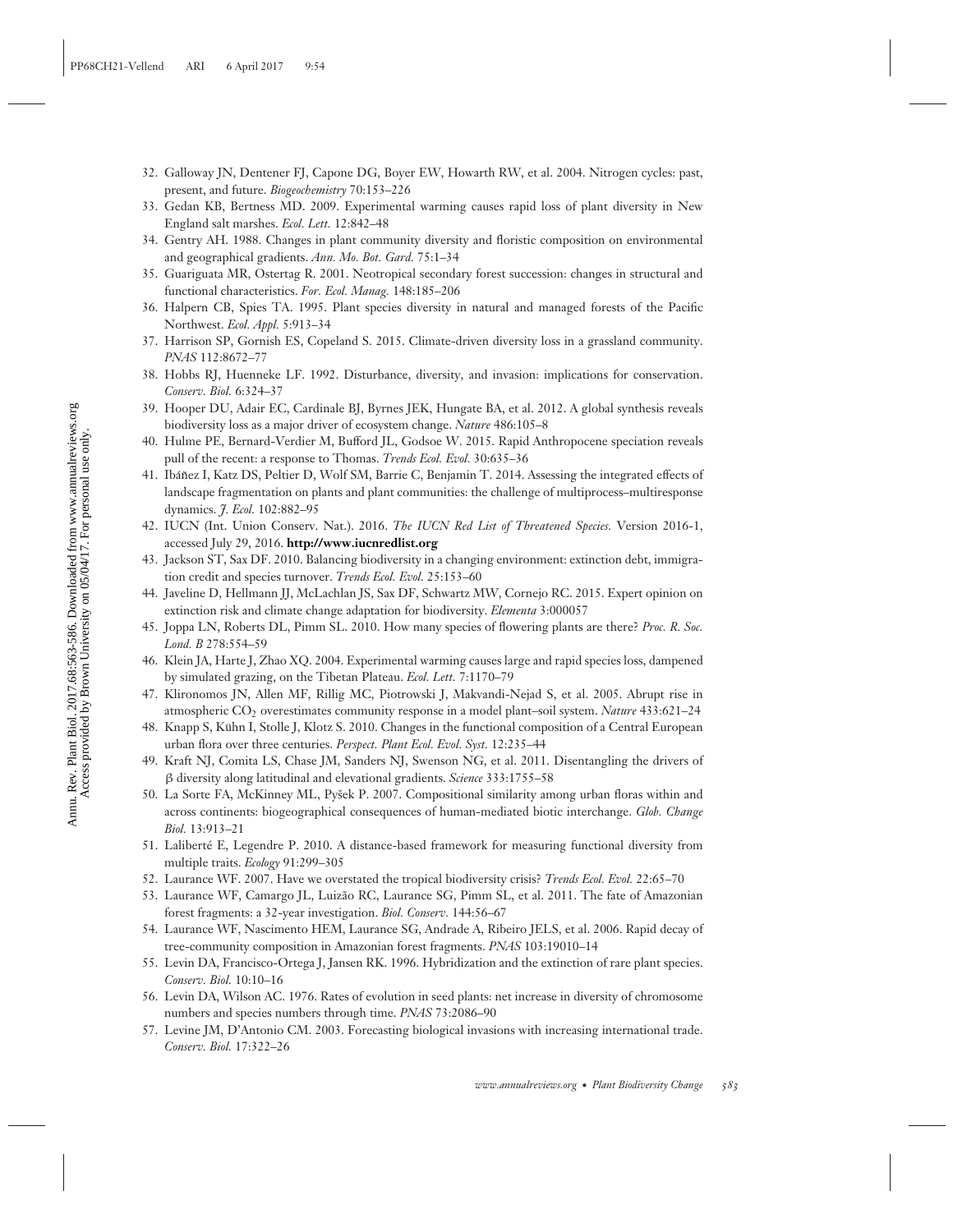- 58. Lin D, Xia J, Wan S. 2010. Climate warming and biomass accumulation of terrestrial plants: a metaanalysis. *New Phytol.* 188:187–98
- 59. Lockwood JL, Hoopes MF, Marchetti MP. 2013. *Invasion Ecology*. London: Wiley-Blackwell
- 60. Mackey RL, Currie DJ. 2001. The diversity–disturbance relationship: Is it generally strong and peaked? *Ecology* 82:3479–92
- 61. Magnago LFS, Edwards DP, Edwards FA, Magrach A, Martins SV, Laurance WF. 2014. Functional attributes change but functional richness is unchanged after fragmentation of Brazilian Atlantic forests. *J. Ecol.* 102:475–85
- 62. Magurran AE. 2003. *Measuring Biological Diversity*. London: Wiley-Blackwell
- 63. Maier DS. 2012. *What's So Good About Biodiversity? A Call for Better Reasoning About Nature's Value*. Dordrecht, Neth.: Springer
- 64. McCune JL, Vellend M. 2013. Gains in native species promote biotic homogenization over four decades in a human-dominated landscape. *J. Ecol.* 101:1542–51
- 65. McGill BJ, Dornelas M, Gotelli NJ, Magurran AE. 2015. Fifteen forms of biodiversity trend in the Anthropocene. *Trends Ecol. Evol.* 30:104–13
- 66. Millenn. Ecosyst. Assess. 2005. *Ecosystems and Human Well-Being.* Washington, DC: Island Press
- 67. Minist. Water Environ. 2009. *Fourth national report to the convention on biological diversity.* Rep., Minist. Water Environ., Natl. Environ. Manag. Auth., Kampala, Uganda
- 68. Morar N, Toadvine T, Bohannan BJM. 2015. Biodiversity at twenty-five years: revolution or red herring? *Ethics Policy Environ*. 18:16–29
- 69. Newbold T, Hudson LN, Hill SL, Contu S, Lysenko I, et al. 2015. Global effects of land use on local terrestrial biodiversity. *Nature* 520:45–50
- 70. Novacek MJ. 2001. *The Biodiversity Crisis: Losing What Counts*. New York: New Press
- 71. Odland A, Høitomt T, Olsen SL. 2010. Increasing vascular plant richness on 13 high mountain summits in southern Norway since the early 1970s. *Arct. Antarct. Alp. Res.* 42:458–70
- 72. Parmesan C, Yohe G. 2003. A globally coherent fingerprint of climate change impacts across natural systems. *Nature* 421:37–42
- 73. Partel M, Helm A, Reitalu T, Liira J, Zobel M. 2007. Grassland diversity related to the Late Iron Age ¨ human population density. *J. Ecol.* 95:574–82
- 74. Pauli H, Gottfried M, Dullinger S, Abdaladze O, Akhalkatsi M, et al. 2012. Recent plant diversity changes on Europe's mountain summits. *Science* 336:353–55
- 75. Pautasso M. 2007. Scale dependence of the correlation between human population presence and vertebrate and plant species richness. *Ecol. Lett.* 10:16–24
- 76. Peltzer DA, Bast ML, Wilson SD, Gerry AK. 2000. Plant diversity and tree responses following contrasting disturbances in boreal forest. *For. Ecol. Manag.* 127:191–203
- 77. Peñuelas J, Prieto P, Beier C, Cesaraccio C, De Angelis P, et al. 2007. Response of plant species richness and primary productivity in shrublands along a north–south gradient in Europe to seven years of experimental warming and drought: reductions in primary productivity in the heat and drought year of 2003. *Glob. Change Biol.* 13:2563–81
- 78. Pimm SL, Joppa LN. 2015. How many plant species are there, where are they, and at what rate are they going extinct? *Ann. Mo. Bot. Gard.* 100:170–76
- 79. Pyšek P, Jarošík V, Hulme PE, Kühn I, Wild J, et al. 2010. Disentangling the role of environmental and human pressures on biological invasions across Europe. *PNAS* 107:12157–62
- 80. Rabosky DL. 2016. Reproductive isolation and the causes of speciation rate variation in nature. *Biol. J. Linn. Soc.* 118:13–25
- 81. Regan HM, Lupia R, Drinnan AN, Burgman MA. 2001. The currency and tempo of extinction. *Am. Nat.* 157:1–10
- 82. Reid WV. 1992. How many species will there be? In *Tropical Deforestation and Species Extinction*, ed. TC Whitmore, JA Sayer, pp. 55–71. London: Chapman & Hall
- 83. Ricklefs RE. 1987. Community diversity: relative roles of local and regional processes. *Science* 235:167–71
- 84. Rosenzweig ML. 2001. The four questions: What does the introduction of exotic species do to diversity? *Evol. Ecol. Res.* 3:361–67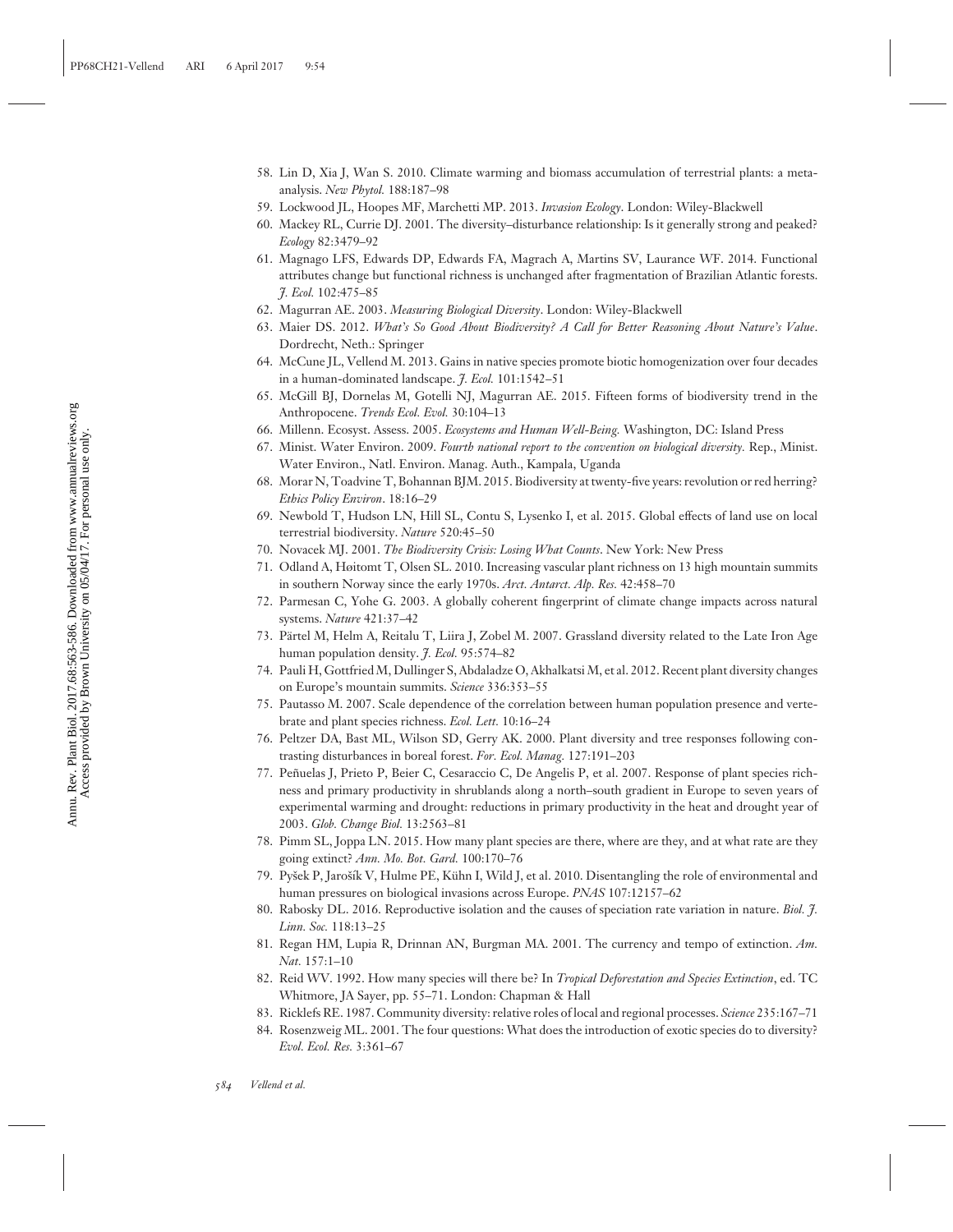- 85. Santos BA, Arroyo-Rodríguez V, Moreno CE, Tabarelli M. 2010. Edge-related loss of tree phylogenetic diversity in the severely fragmented Brazilian Atlantic forest. *PLOS ONE* 5:e12625
- 86. Savage J, Vellend M. 2015. Elevational shifts, biotic homogenization and time lags in vegetation change during 40 years of climate warming. *Ecography* 38:546–55
- 87. Sax DF, Gaines SD. 2003. Species diversity: from global decreases to local increases. *Trends Ecol. Evol.* 18:561–66
- 88. Sax DF, Gaines SD. 2008. Species invasions and extinction: the future of native biodiversity on islands. *PNAS* 105:11490–97
- 89. Sax DF, Gaines SD, Brown JH. 2002. Species invasions exceed extinctions on islands worldwide: a comparative study of plants and birds. *Am. Nat.* 160:766–83
- 90. Scariot A. 1999. Forest fragmentation effects on palm diversity in central Amazonia. *J. Ecol.* 87:66–76
- 91. Simkin SM, Allen EB, Bowman WD, Clark CM, Belnap J, et al. 2016. Conditional vulnerability of plant diversity to atmospheric nitrogen deposition across the United States. *PNAS* 113:4086–91
- 92. Smith BD, Zeder MA. 2013. The onset of the Anthropocene. *Anthropocene* 4:8–13
- 93. Smith MD, Knapp AK, Collins SL. 2009. A framework for assessing ecosystem dynamics in response to chronic resource alterations induced by global change. *Ecology* 90:3279–89
- 94. Sommer JH, Kreft H, Kier G, Jetz W, Mutke J, Barthlott W. 2010. Projected impacts of climate change on regional capacities for global plant species richness. *Proc. R. Soc. Lond. B* 277:2271–80
- 95. Stanley SM. 1985. Rates of evolution. *Paleobiology* 11:13–26
- 96. Steffen W, Grinevald J, Crutzen P, McNeill J. 2011. The Anthropocene: conceptual and historical perspectives. *Philos. Trans. R. Soc. Lond. A* 369:842–67
- 97. Stevens CJ, Dupre C, Dorland E, Gaudnik C, Gowing DJ, et al. 2010. Nitrogen deposition threatens ` species richness of grasslands across Europe. *Environ. Pollut.* 158:2940–45
- 98. Stork NE. 2010. Re-assessing current extinction rates. *Biodivers. Conserv.* 19:357–71
- 99. Storkey J, Macdonald A, Poulton P, Scott T, Köhler I, et al. 2015. Grassland biodiversity bounces back from long-term nitrogen addition. *Nature* 528:401–4
- 100. Stouffer PC, Johnson EI, Bierregaard RO Jr., Lovejoy TE. 2011. Understory bird communities in Amazonian rainforest fragments: species turnover through 25 years post-isolation in recovering landscapes. *PLOS ONE* 6:e20543
- 101. Takacs D. 1996. *The Idea of Biodiversity: Philosophies of Paradise*. Baltimore, MD: Johns Hopkins Univ. Press
- 102. Thomas CD. 2013. The Anthropocene could raise biological diversity. *Nature* 502:7
- 103. Thomas CD. 2015. Rapid acceleration of plant speciation during the Anthropocene. *Trends Ecol. Evol.* 30:448–55
- 104. Tilman D, El Haddi A. 1992. Drought and biodiversity in grasslands. *Oecologia* 89:257–64
- 105. Tilman D, May RM, Lehman CL, Nowak MA. 1994. Habitat destruction and the extinction debt. *Nature* 371:65–66
- 106. Tilman D, Reich PB, Isbell F. 2012. Biodiversity impacts ecosystem productivity as much as resources, disturbance, or herbivory. *PNAS* 109:10394–97
- 107. Urban MC. 2015. Accelerating extinction risk from climate change. *Science* 348:571–73
- 108. van Kleunen M, Dawson W, Essl F, Pergl J, Winter M, et al. 2015. Global exchange and accumulation of non-native plants. *Nature* 525:100–103
- 109. van Vuuren DP, Sala OE, Pereira HM. 2006. The future of vascular plant diversity under four global scenarios. *Ecol. Soc.* 11:25
- 110. Vellend M. 2016. *The Theory of Ecological Communities*. Princeton NJ: Princeton Univ. Press
- 111. Vellend M, Baeten L, Myers-Smith IH, Elmendorf SC, Beausejour R, et al. 2013. Global meta-analysis ´ reveals no net change in local-scale plant biodiversity over time. *PNAS* 110:19456–59
- 112. Vellend M, Cornwell WK, Magnuson-Ford K, Mooers AØ. 2010. Measuring phylogenetic biodiversity. In *Biological Diversity: Frontiers in Measurement and Assessment*, ed. AE Magurran, B McGill, pp. 194–207. New York: Oxford Univ. Press
- 113. Vellend M, Dornelas M, Baeten L, Beausejour R, Brown C, et al. 2017. Estimates of local biodiversity ´ change over time stand up to scrutiny. *Ecology* 98:583–90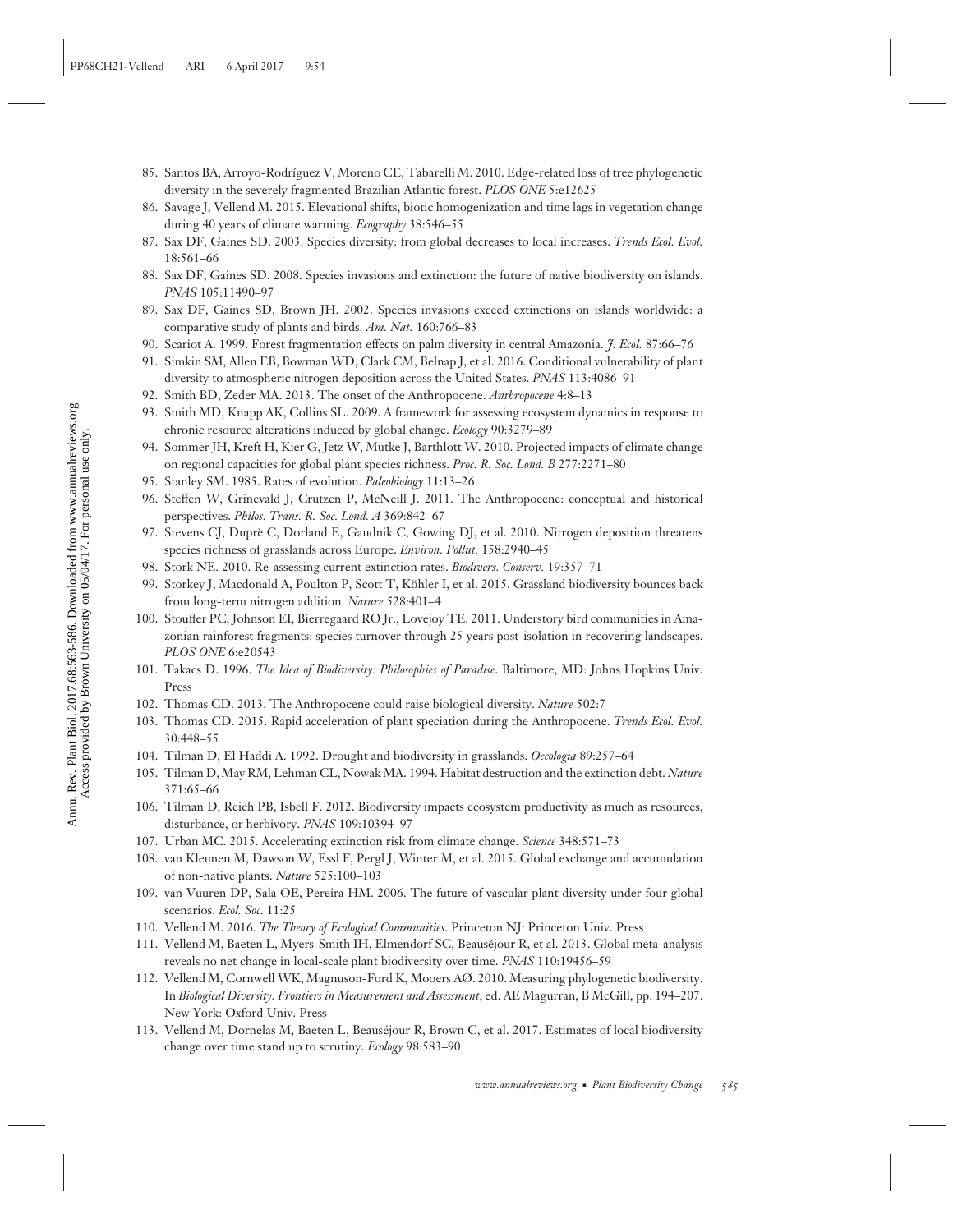- 114. Vellend M, Harmon LJ, Lockwood JL, Mayfield MM, Hughes AR, et al. 2007. Effects of exotic species on evolutionary diversification. *Trends Ecol. Evol.* 22:481–88
- 115. Vellend M, Verheyen K, Jacquemyn H, Kolb A, Van Calster H, et al. 2006. Extinction debt of forest plants persists for more than a century following habitat fragmentation. *Ecology* 87:542–48
- 116. Verheyen K, Vanhellemont M, Auge H, Baeten L, Baraloto C, et al. 2016. Contributions of a global network of tree diversity experiments to sustainable forest plantations. *Ambio* 45:29–41
- 117. Waide RB, Willig MR, Steiner CF, Mittelbach G, Gough L, et al. 1999. The relationship between productivity and species richness. *Annu. Rev. Ecol. Syst.* 30:257–300
- 118. Wardle DA. 2016. Do experiments exploring plant diversity–ecosystem functioning relationships inform how biodiversity loss impacts natural ecosystems? *J. Veg. Sci.* 27:646–53
- 119. Whittaker RH. 1975. *Communities and Ecosystems*. New York: Macmillan
- 120. Willis K, McElwain J. 2014. *The Evolution of Plants*. Oxford, UK: Oxford Univ. Press
- 121. Wilson EO, Peter FM, eds. 1988. *Biodiversity*. Washington, DC: Natl. Acad. Press
- 122. Wing SL. 2004. Mass extinctions in plant evolution. In *Extinctions in the History of Life*, ed. PD Taylor, pp. 61–98. Cambridge, UK: Cambridge Univ. Press
- 123. Winter M, Kuhn I, La Sorte FA, Schweiger O, Nentwig W, Klotz S. 2010. The role of non-native plants ¨ and vertebrates in defining patterns of compositional dissimilarity within and across continents. *Glob. Ecol. Biogeogr.* 19:332–42
- 124. Winter M, Schweiger O, Klotz S, Nentwig W, Andriopoulos P, et al. 2009. Plant extinctions and introductions lead to phylogenetic and taxonomic homogenization of the European flora. *PNAS* 106:21721–25
- 125. Wolkovich EM, Cook BI, Allen JM, Crimmins TM, Betancourt JL, et al. 2012. Warming experiments underpredict plant phenological responses to climate change. *Nature* 485:494–97
- 126. Wood TE, Takebayashi N, Barker MS, Mayrose I, Greenspoon PB, Rieseberg LH. 2009. The frequency of polyploid speciation in vascular plants. *PNAS* 106:13875–79
- 127. World Conserv. Monit. Cent. 1992. *Global Biodiversity: Status of the Earth's Living Resources*. London: Chapman & Hall
- 128. Wu Z, Dijkstra P, Koch GW, Penuelas J, Hungate BA. 2011. Responses of terrestrial ecosystems to ˜ temperature and precipitation change: a meta-analysis of experimental manipulation. *Glob. Change Biol.* 17:927–42
- 129. Zartman CE. 2003. Habitat fragmentation impacts on epiphyllous bryophyte communities in central Amazonia. *Ecology* 84:948–54
- 130. Zavaleta ES, Shaw MR, Chiariello NR, Thomas BD, Cleland EE, et al. 2003. Grassland responses to three years of elevated temperature, CO2, precipitation, and N deposition. *Ecol. Monogr.* 73:585–604
- 131. Zuppinger-Dingley D, Schmid B, Petermann JS, Yadav V, De Deyn GB, Flynn DF. 2014. Selection for niche differentiation in plant communities increases biodiversity effects. *Nature* 515:108–11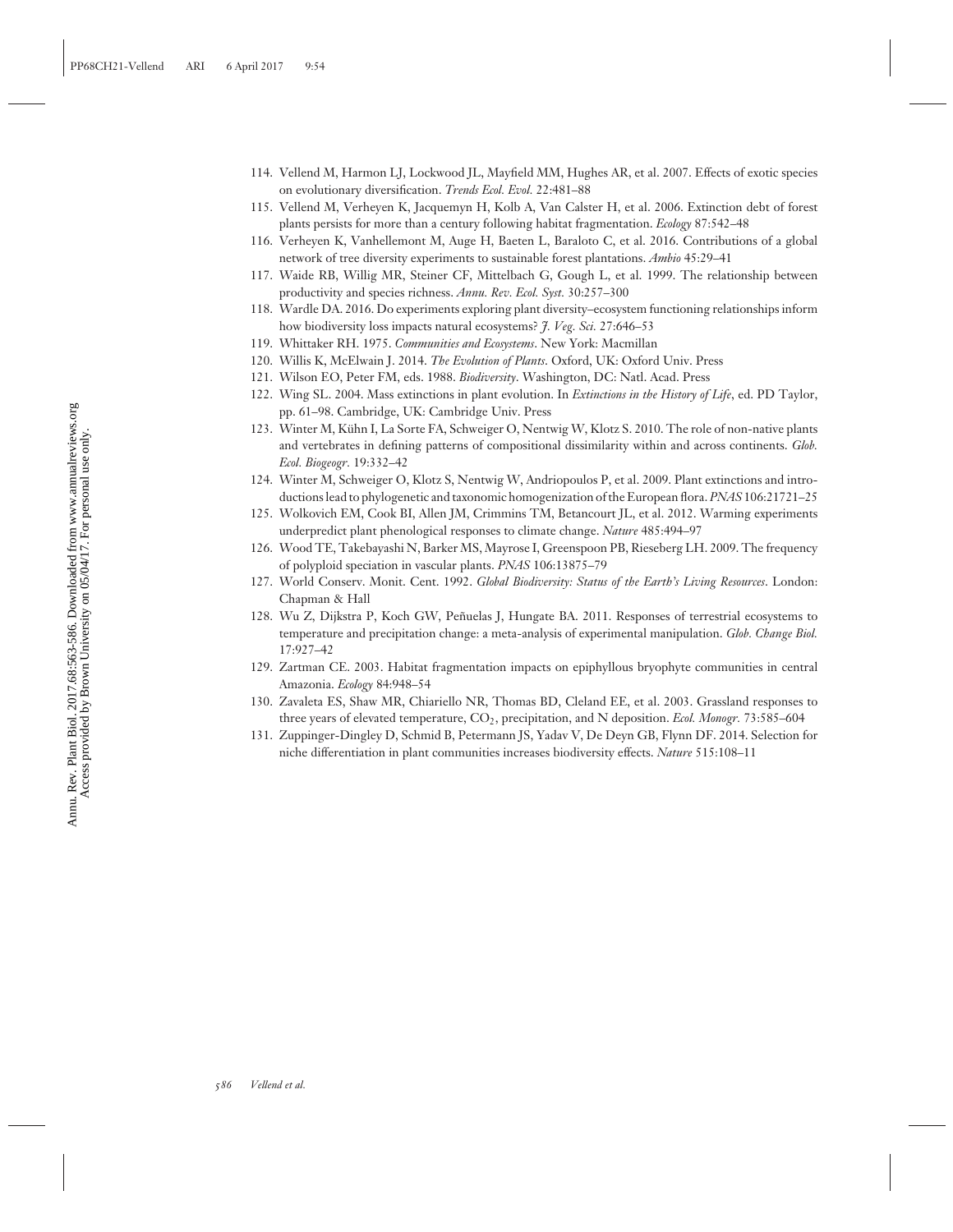

# **Annual Review of Plant Biology**

# Volume 68, 2017 Contents

| Firmly Planted, Always Moving                                                                                                                                  |
|----------------------------------------------------------------------------------------------------------------------------------------------------------------|
| Biogenesis and Metabolic Maintenance of Rubisco<br>Andreas Bracher, Spencer M. Whitney, F. Ulrich Hartl, and Manajit Hayer-Hartl 29                            |
| The Epigenome and Transcriptional Dynamics of Fruit Ripening<br>James Giovannoni, Cuong Nguyen, Betsy Ampofo, Silin Zhong, and Zhangjun Fei 61                 |
| Retrograde Signals: Integrators of Interorganellar Communication and<br>Orchestrators of Plant Development                                                     |
| The Structural Basis of Ligand Perception and Signal Activation by<br><b>Receptor Kinases</b>                                                                  |
| Cell Biology of the Plant Nucleus                                                                                                                              |
| Phloem-Mobile RNAs as Systemic Signaling Agents                                                                                                                |
| Chemical Genetic Dissection of Membrane Trafficking                                                                                                            |
| Plant Mitochondrial Genomes: Dynamics and Mechanisms of<br>Mutation                                                                                            |
| Plastoglobuli: Plastid Microcompartments with Integrated Functions<br>in Metabolism, Plastid Developmental Transitions, and<br><b>Environmental Adaptation</b> |
| Strigolactone Signaling and Evolution<br>Mark T. Waters, Caroline Gutjahr, Tom Bennett, and David C. Nelson  291                                               |
| Zooming In on Plant Hormone Analysis: Tissue- and Cell-Specific<br>Approaches                                                                                  |